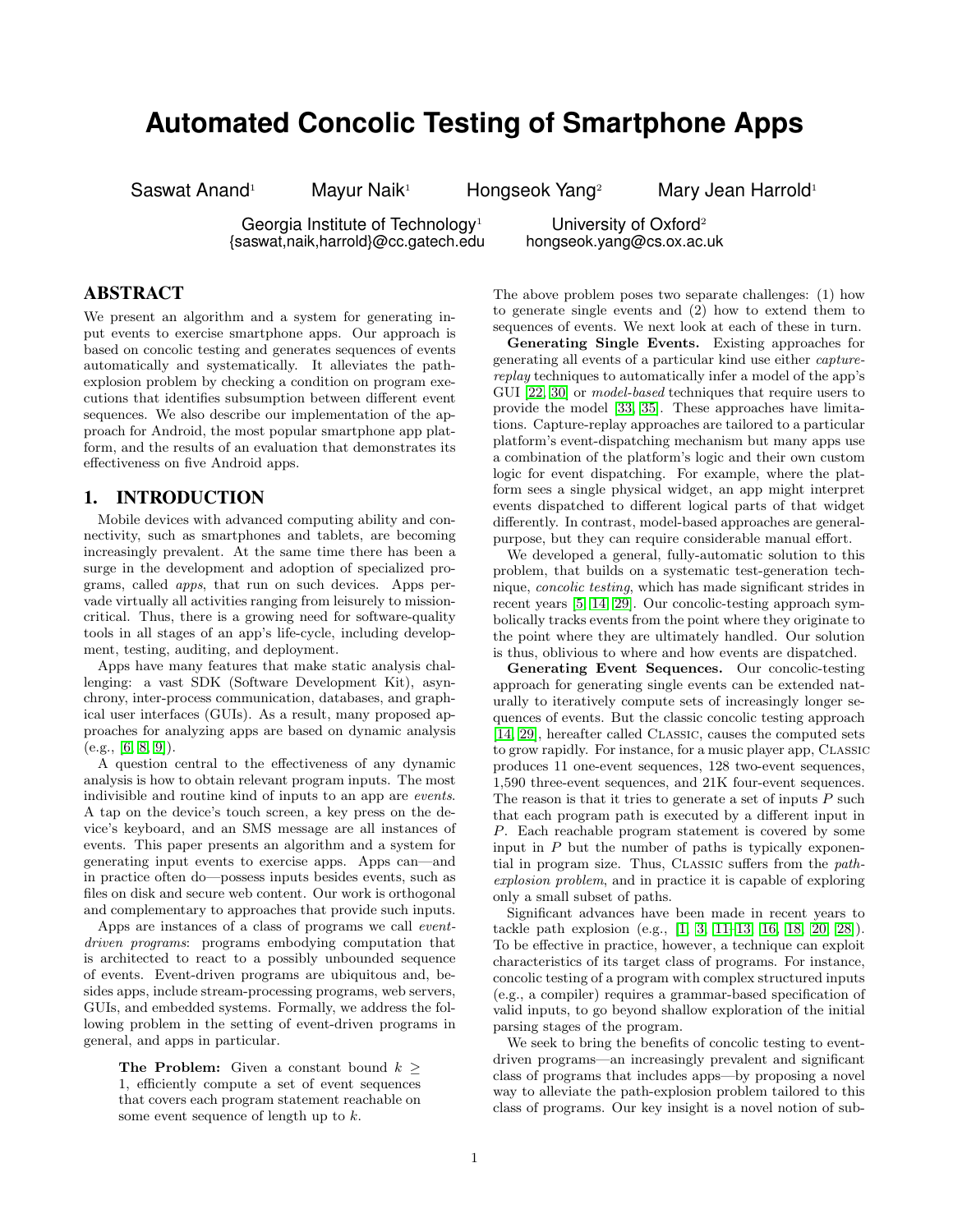sumption between different event sequences. If an event sequence  $\pi$  is *subsumed* by another event sequence  $\pi'$ , then pruning  $\pi$  in a particular iteration of our algorithm prevents extensions of  $\pi$  from being considered in any future iteration, thereby providing compounded savings, while still ensuring completeness with respect to Classic due to the presence of  $\pi^{7}$ .<sup>[1](#page-1-0)</sup> Specifically, we prove that our algorithm reaches a program statement in  $k$  iterations if and only if CLASSIC reaches it in  $k$  iterations.<sup>[2](#page-1-1)</sup>

Our subsumption condition involves checking simple dataand control-flow facts about program executions. Being fully dynamic, it is applicable to real programs that often contain parts that are beyond the scope of static analysis. Moreover, the condition is inexpensive to check and occurs frequently in real apps, causing the savings to greatly offset the cost of checking it. For example, for the previously-mentioned music player app, using  $k = 4$ , our algorithm explores only 16% of the inputs (3,445 out of 21,117) that Classic explores.

We have implemented our algorithm in a system for Android, the dominant smartphone app platform. Our system instruments and exercises the given app in a mobile device emulator that runs an instrumented Android SDK. This enables our system to be portable across mobile devices, leverage Android's extensive tools (e.g., to automatically run the app on generated inputs), and exploit stock hardware; in particular, our system uses any available parallelism, and can run multiple emulators on a machine or a cluster of machines. Our system also builds upon recent advances in concolic testing such as function summarization [\[11\]](#page-10-12), generational search [\[15\]](#page-10-18), and SMT solving [\[7\]](#page-10-19). We demonstrate the effectiveness of our system on five Android apps.

We summarize the primary contributions of our work.

- 1. A novel way to systematically generate events to exercise apps. Our approach, based on concolic testing, is fully automatic and general, in contrast to existing model-based or capture-replay-based approaches.
- 2. A concolic-testing algorithm to efficiently generate sequences of events. Our key insight is a subsumption condition between event sequences. Checking the condition enables our algorithm to prune redundant event sequences, and thereby alleviate path explosion, while being complete with respect to Classic.
- 3. An implementation and evaluation of our algorithm in a system for Android, the dominant smartphone app platform. Our system is portable, exploits available parallelism, and leverages recent advances in concolic testing. We demonstrate the effectiveness of our system on five Android apps.

# <span id="page-1-5"></span>2. OVERVIEW OF OUR APPROACH

In this section, we illustrate our approach using an example music player app from the Android distribution. We first describe the app by discussing its source code shown in Figure [1](#page-1-2) (Section [2.1\)](#page-1-3). We then describe how we generate events to exercise this app (Section [2.2\)](#page-1-4) and how we extend them to sequences of events (Section [2.3\)](#page-2-0).

```
public class MainActivity extends Activity {
   Button mRewindButton, mPlayButton, mEjectButton, ...;
   public void onCreate(...) {
       setContentView(R.layout.main);
        mPlayButton = findViewById(R.id.playbutton);
       mPlayButton.setOnClickListener(this);
        ... // similar for other buttons
   }
   public void onClick(View target) {
       if (target == mRewindButton)
           startService(new Intent(ACTION_REWIND));
        else if (target == mPlayButton)
           startService(new Intent(ACTION_PLAY));
           // similar for other buttons
       else if (target == mEjectButton)
           showUrlDialog();
   }
}
public class MusicService extends Service {
   MediaPlayer mPlayer;
   enum State { Retrieving, Playing, Paused, Stopped, ... };
   State mState = State.Retrieving;
   public void onStartCommand(Intent i, ...) {
       String a = i.getAction();
       if (a.equals(ACTION_REWIND)) processRewind();
       else if (a.equals(ACTION_PLAY)) processPlay();
        ... // similar for other buttons
   }
   void processRewind() {
        if (mState == State.Playing || mState == State.Paused)
            mPlayer.seekTo(0);
   }
}
```
<span id="page-1-2"></span>Figure 1: Source code snippet of music player app.

## <span id="page-1-3"></span>2.1 The Music Player App

Android apps are incomplete programs: they implement parts of the Android SDK's API and lack a main method. When the music player app is started, the SDK creates an instance of the app's main activity MainActivity, and calls its onCreate() method. This method displays the main screen, depicted in Figure  $2(a)$ , which contains six buttons: rewind, play, pause, skip, stop, and eject. The method also sets the main activity as the handler of clicks to each of these buttons. The app waits for events once onCreate() finishes.

When any of the six buttons is clicked, the SDK calls the main activity's onClick() method, since the main activity was set to handle these clicks. If the eject button is clicked, this method displays a dialog, depicted in Figure [2\(](#page-2-1)b), that prompts for a music file URL. If any of the other buttons is clicked, the onClick() method starts a service MusicService with an argument that identifies the button. The service processes clicks to each of the five buttons. For brevity, we only show how clicks to the rewind button are processed, in the processRewind() method. The service maintains the current state of the music player in mState. Upon startup, the service searches for music files stored in the device, and hence the state is initialized to Retrieving. Upon completion of the search, the state is set to Stopped. Clicks to each button have effect only in certain states; for instance, clicking the rewind button has no effect unless the state is Playing or Paused, in which case processRewind() rewinds the player to the start of the current music file.

## <span id="page-1-4"></span>2.2 Generating Single Events

Our first goal is to systematically generate single input events to a given app in a given state. For concreteness, we focus on tap events, which are taps on the device's touch screen, but our observations also hold for other kinds of

<span id="page-1-0"></span> $^{\rm 1}$  More precisely, instead of concrete event sequences, our algorithm works on symbolic counterparts.

<span id="page-1-1"></span> $^2$  Our algorithm can also be used for bounded verification of safety properties, by converting a given assert(e) statement to if (e) assert(false) and checking reachability of the assert(false) statement.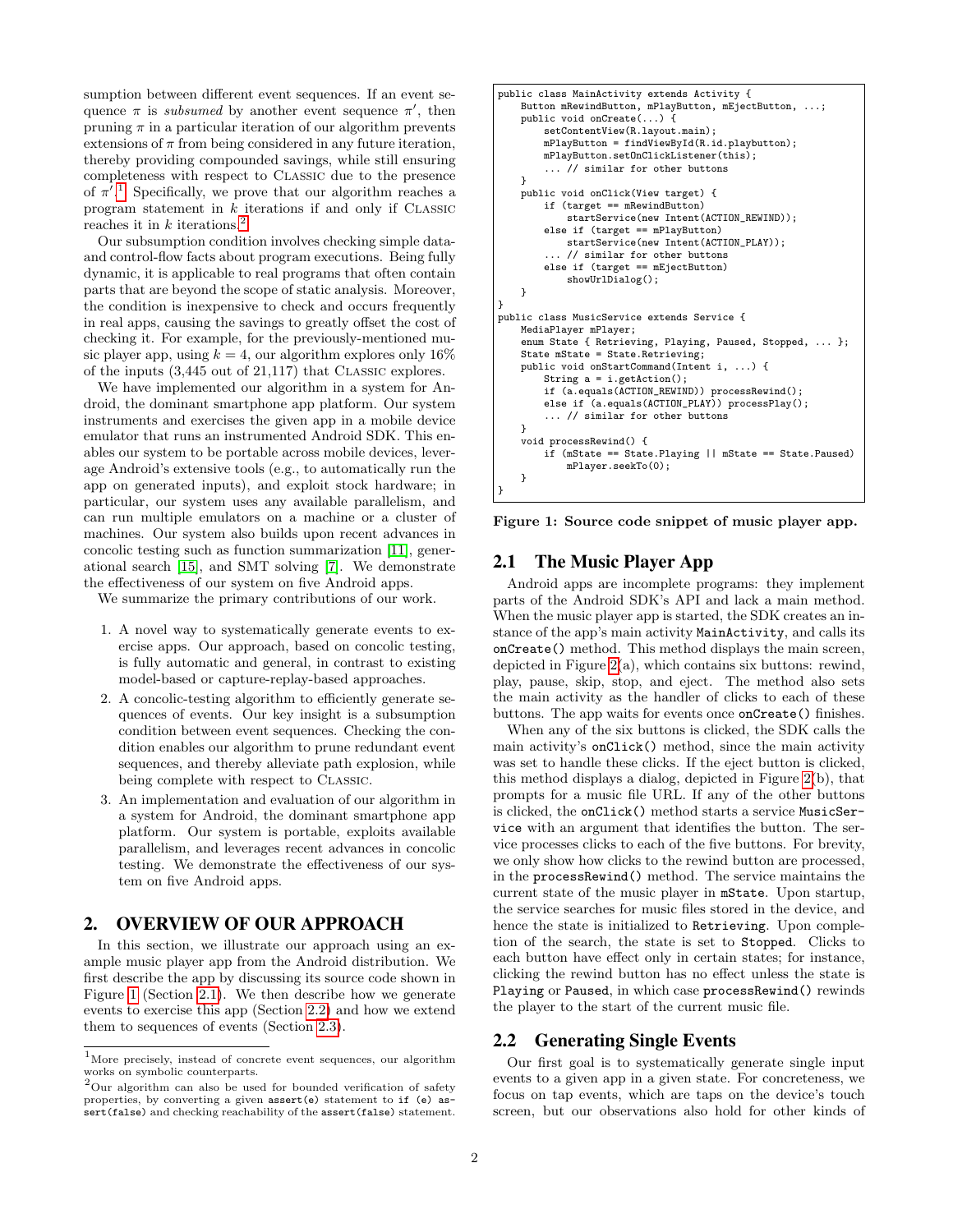

<span id="page-2-1"></span>Figure 2: Screen shots of music player app.

events, such as key presses on the device's keyboard and incoming phone calls.

As for many apps, the primary form of input to the music player app is button taps. Our goal is to generate tap events such that each widget on the displayed screen of the app is clicked once. In Android, the widgets on any screen of an app are organized in a tree called the *view hierarchy*,<sup>[3](#page-2-2)</sup> where each node denotes the rectangular bounding box of a different widget, and the node's parent denotes its containing widget. Figure [3](#page-2-3) shows the view hierarchy for the main screen of the music player app depicted in Figure [2\(](#page-2-1)a). Given this hierarchy, we can achieve our goal of clicking each widget once, by generating Cartesian coordinates inside each rectangle in the hierarchy and outside its sub-rectangles.

As we discussed in the Introduction, existing approaches either infer the hierarchy automatically (capture-replay [\[22,](#page-10-3) [30\]](#page-10-4)) or require users to provide it (model-based approaches [\[33,](#page-10-5) [35\]](#page-10-6)); both have limitations. Capture-replay approaches are ad hoc: although the music player app uses only SDKprovided widgets, many apps also use custom compound widgets and interpret clicks to different components within such widgets differently. The view hierarchy conflates such logically distinct widgets into a single physical widget, and stymies our goal of clicking all widgets. Model-based approaches allow faithful modeling of a GUI's logical components but require substantial manual effort for each app.

We propose a radically different approach that is general and fully automatic. Our approach is based on concolic testing. It symbolically tracks events from the point where they originate to the point where they are handled. For this purpose, our approach instruments the Android SDK and the app under test. In the case of tap events, whenever a concrete tap event is input, this instrumentation creates a fresh symbolic tap event and propagates it alongside the concrete event. As the concrete event flows through the SDK and the app, the instrumentation tracks a constraint on the corresponding symbolic event which effectively identifies all concrete events that are handled in the same manner. This not only lets our approach avoid generating spurious events but also enables it to exhaustively generate orthogonal events. For the main screen of our music player app, for instance, our approach generates exactly 11 tap events, one in each of the rectangles (and outside sub-rectangles) in the screen's view hierarchy depicted in Figure [3.](#page-2-3) Section [3](#page-3-0) describes how our approach generates these events in further detail.

<span id="page-2-2"></span>



<span id="page-2-3"></span>Figure 3: View hierarchy of main screen.

## <span id="page-2-0"></span>2.3 Generating Event Sequences

Our concolic testing approach for generating single events can be extended naturally to iteratively compute sets of increasingly longer sequences of events. However, as we discussed in the Introduction, the Classic concolic testing approach [\[14,](#page-10-8) [29\]](#page-10-9) causes the computed sets to grow rapidly for the above music player app, Classic produces 11 oneevent sequences, 128 two-event sequences, 1,590 three-event sequences, and 21K four-event sequences.

We studied the event sequences produced by Classic for several Android apps and observed a significant source of redundancy. Conceptually, each app may be viewed as an automaton: the app is in a particular state at any instant, and each event that is dispatched to the app (e.g., by our above-described approach for generating single events) may be viewed as a state transition. We observed empirically that, for many states, most events have no effect in that the state remains unchanged (or, equivalently, the state transitions to itself upon those events). We call such events readonly because we identify them by checking that no memory location is written when they are dispatched and handled. Upon closer inspection, we found diverse reasons for the prevalence of read-only events, which we describe below.

First, many widgets on any given screen of any app never react to any clicks. As shown in the view hierarchy of the main screen of the music player app (Figure [3\)](#page-2-3), these include boilerplate widgets like FrameLayout and Linear-Layout, which merely serve to layout other actionable widgets, such as Button, and informational widgets, such as TextView, that display uneditable text. Thus, only 6 of 11 widgets on the main screen of the music player app (namely, the six buttons) are actionable, and clicks to the remaining 5 widgets constitute read-only events.

Second, many widgets that are actionable might be disabled in certain states of the app. This situation often occurs when apps wish to guide users to provide events in a certain order or when they wish to prevent users from providing undefined combinations of events.

Third, GUI-based programs are conservative in updating state. In particular, they avoid unnecessary updates, to suppress needlessly re-drawing widgets and notifying listeners. For instance, if an event wishes to set a widget to a state  $\gamma$ , then the event handler for that widget reads the current state of the widget, and does nothing if the current state is already  $\gamma$ , effectively treating the event as read-only.

Finally, many apps simply do not react to the vast majority of event types. The Android platform defines hundreds of different types of events to which apps can choose to react, such as SMS received event and power connected event. It is tedious at best and infeasible at worst to infer upfront the set of all event types to which a given app may react (e.g., it can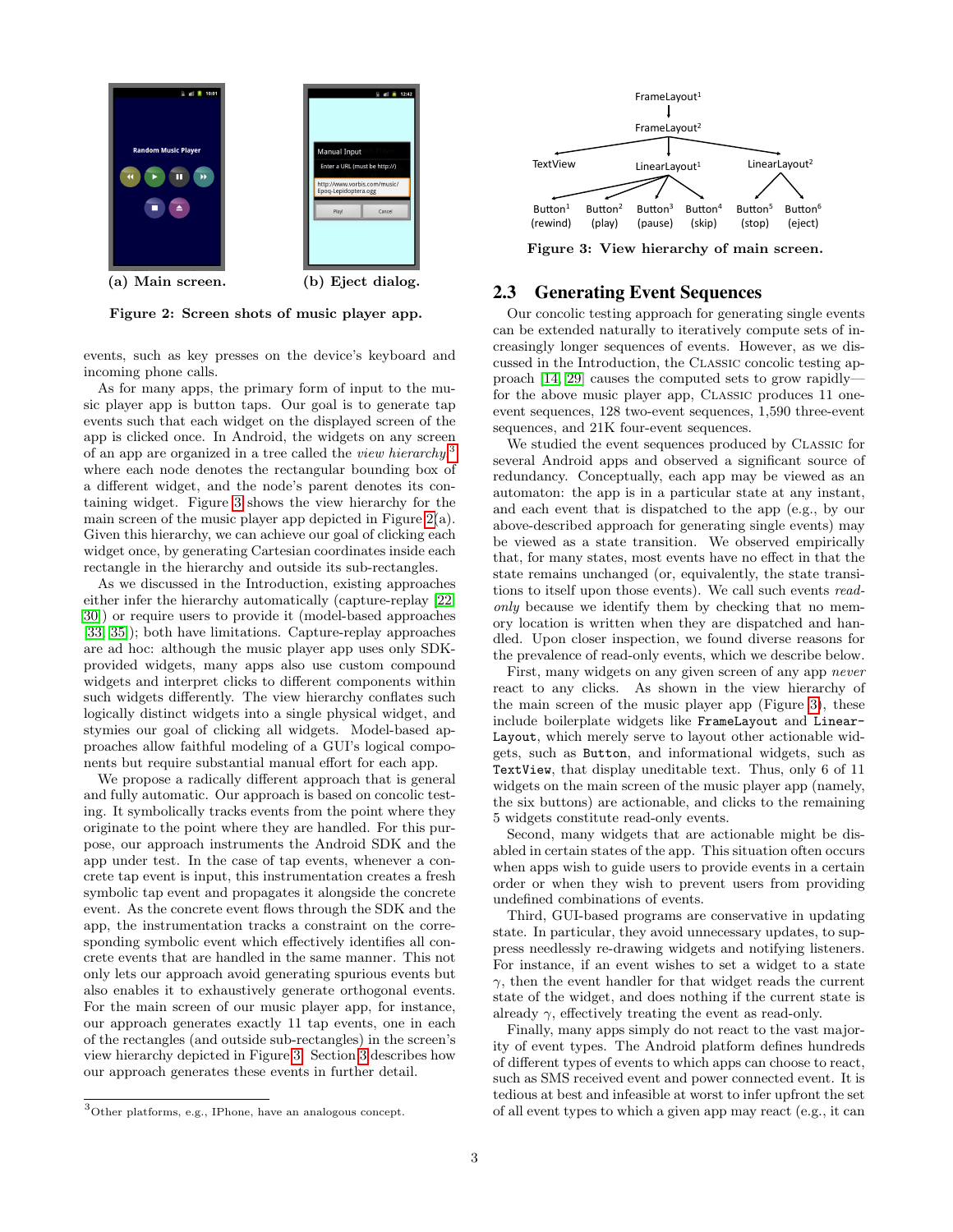require static analysis of the SDK and the app). Instead, it is convenient to simply send each type of event to the given app in each state, and observe dynamically whether the app reacts to it (namely, whether any memory location is written). If the app does not react—the common case—then our approach classifies the event as a read-only event.

Based on the above observations, we propose a novel way to alleviate the path-explosion problem tailored to apps: our approach does not extend event sequences that end in a readonly event. Pruning such sequences in a particular iteration of our approach prevents extensions of those sequences from being considered in future iterations, thereby providing compounded savings, while still ensuring completeness with respect to the Classic concolic testing approach.

We go even further and show that the read-only pattern is an instance of a more general notion of subsumption between event sequences. Specifically, we show that an event sequence that ends in a read-only event is subsumed by the same event sequence without that final event.

For our example music player app, using read-only subsumption, our approach explores 3,445 four-event sequences, compared to 21,117 by the Classic approach, which does not check for subsumption but is identical in all other respects. Besides the fact that clicks to many passive widgets in this app (e.g., LinearLayout) are read-only, another key reason for the savings is that even clicks to actionable widgets (e.g., Button) are read-only in many states of the app. For instance, consider the two-event sequence [stop, rewind]. The first event (stop) writes to many memory locations (e.g., fields mPlayer and mState in class MusicService shown in Figure [1\)](#page-1-2). However, the second event (rewind) does not write to any location, because the processRewind() method of class MusicService that handles this event only writes if the state of the music player is Playing or Paused, whereas after the first stop event, its state is Stopped. Thus, our approach identifies the rewind event in sequence [stop, rewind] as read-only, and prunes all sequences explored by Classic that have this sequence as a proper prefix.

Section [4](#page-4-0) presents a formal description of subsumption, the read-only instantiation of subsumption, and the formal guarantees it provides.

## <span id="page-3-0"></span>3. GENERATING SINGLE EVENTS

In this section, we describe how our approach systematically generates single events. We use tap events in Android as a proof-of-concept. Tap events are challenging to generate because they are continuous and have more variability than discrete events such as incoming phone calls, SMS messages, and battery charging events. Moreover, tap events are often the primary drivers of an app's functionality, and thus, control significantly more code of the app than other kinds of events. The principles underlying our approach, however, are not specific to tap events or to Android.

We begin by describing how Android handles tap events. Figure [4](#page-3-1) shows the simplified code of the dispatchEvent() method of SDK class android.view.ViewGroup. When a tap event is input, this method is called recursively on widgets in the current screen's view hierarchy, to find the innermost widget to which to dispatch the event, starting with the root widget. If the event's coordinates lie within a widget's rectangle, as determined by the contains() method of SDK class android.graphics.Rect, then dispatchEvent() is called on children of that widget, from right to left, to de-

public class android.view.ViewGroup { public boolean dispatchEvent(Event e) { float x = e.getX(), y = e.getY(); for (int i = children.length - 1; i >= 0; i--) { View child = children[i]; if (child.contains(x, y)) if (child.dispatchEvent(e)) return true; } return false; } } public class android.graphics.Rect { public boolean contains(float x, float y) { return x >= this.left && x < this.right && y >= this.top && y < this.bottom; } }

<span id="page-3-1"></span>Figure 4: Source code snippet of Android SDK.

termine whether the current widget is indeed the innermost one containing the event or if it has a descendant containing the event. For instance, any tap event that clicks on the pause button on the main screen of our example music player app results in testing for the event's containment in the following widgets in order, as the event is dispatched in the view hierarchy depicted in Figure [3.](#page-2-3) We also indicate whether or not each test passes:  $FrameLayout^1$  (yes)  $\rightarrow$  $\texttt{FrameLayout}^2\left(\text{yes}\right) \to \texttt{LinearLayout}^2\left(\text{no}\right) \to \texttt{LinearLayout}^1$  $(yes) \rightarrow \text{Button}^4 \text{ (no)} \rightarrow \text{Button}^3 \text{ (yes)}.$ 

Our approach uses concolic testing to generate a separate tap event to each widget. This requires symbolically tracking events from the point where they originate to the point where they are handled. Let  $(\$x, \$y)$  denote variables that our approach uses to symbolically track a concrete tap event  $(x, y)$ . Then, for each call to contains $(x, y)$ on a rectangle in the view hierarchy specified by constants  $(x_{left}, x_{right}, y_{top}, y_{bottom})$ , our approach generates the following constraint or its negation, depending upon whether or not the tap event is contained in the rectangle:

$$
(x_{\text{left}} \leq \$x < x_{\text{right}}) \ \land \ (y_{\text{top}} \leq \$y < y_{\text{bottom}})
$$

Our approach starts by sending a random tap event to the current screen of the given app. For our example app, suppose this event clicks the pause button. Then, our approach generates the following path constraint:

|    | $(0 \leq$ \$x $\lt$ 480) $\land$ $(0 \leq$ \$y $\lt$ 800)                                             | 1/c <sub>1</sub> |
|----|-------------------------------------------------------------------------------------------------------|------------------|
| Λ  | $(0 \leq$ \$x $\lt$ 480) $\land$ $(38 \leq$ \$y $\lt$ 800)                                            | // $c_2$         |
| Λ  | $x' = x \wedge 3y' = (x - 38)$                                                                        | $1/ p_1$         |
| Λ  | $\neg((128 \leq$ $x' < 352) \land (447 \leq$ $y' < 559))$                                             | 1/c <sub>3</sub> |
| Λ. | $(16 \leq$ $\frac{6}{x}$ ' < 464) $\land$ $(305 \leq$ $\frac{6}{y}$ ' < 417)                          | $1/c_4$          |
| Λ  | $\text{\$x'' = (\$x' - 16) \ \wedge \ \$y'' = (\$y' - 305)}$                                          | $1/2p_2$         |
| Λ  | $\neg((344 \leq \frac{6}{3}x^{\prime\prime} < 440) \land (8 \leq \frac{6}{3}y^{\prime\prime} < 104))$ | 1/c <sub>5</sub> |
| Λ  | $(232 \leq$ $\frac{6}{x}$ '' < 328) $\land$ $(8 \leq \frac{6}{y}$ '' < 104)                           | $1/c_6$          |

Constraints  $c_1$  and  $c_2$  capture the fact that the event is tested for containment in FrameLayout<sup>1</sup> and FrameLayout<sup>2</sup>, respectively, and the test passes in both cases. The event is then tested against LinearLayout<sup>2</sup> but the test fails (notice the negation in  $c_3$ ). Constraints  $c_4$  through  $c_6$  arise from testing the event's containment in LinearLayout<sup>1</sup>, Button<sup>4</sup> (the skip button), and  $Button^3$  (the pause button). We explain constraints  $p_1$  and  $p_2$  below.

Our approach next uses this path constraint to generate concrete tap events to other widgets. Specifically, for each  $c_i$ , it uses an off-the-shelf constraint solver to solve the constraint  $(\bigwedge_{j=1}^{i-1} c_j) \wedge \neg c_i$  for \$x and \$y. If this constraint is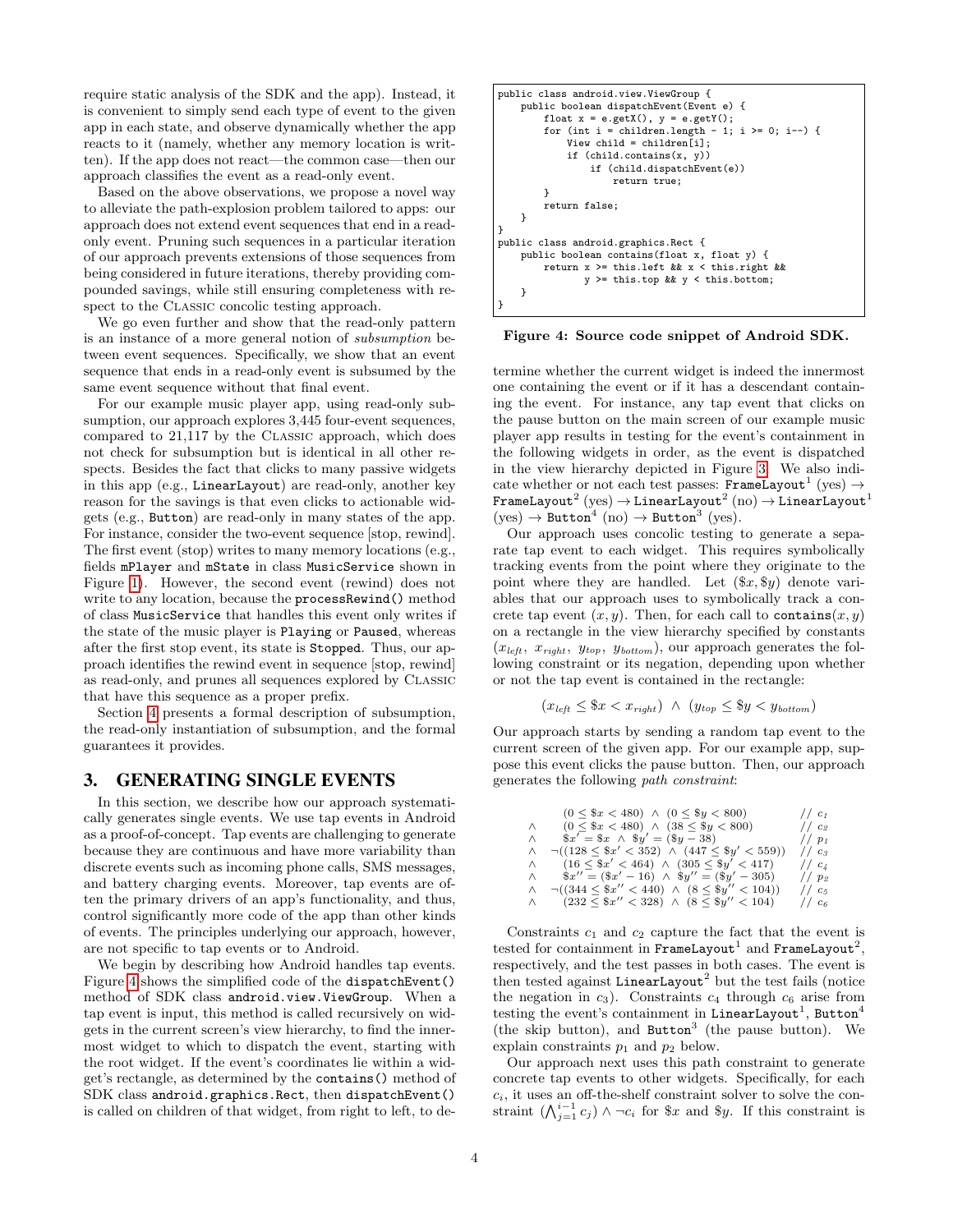\n- (condition label) 
$$
l \in \text{Label}
$$
 (input variable)  $a$  (global variable)  $g \in \text{GVar} = \{g_1, \ldots, g_m\}$  (expression)  $e ::= a \mid g \mid aop(\bar{e})$
\n- (boolean expression)  $b ::= \text{loop}(\bar{e}) \mid \text{True} \mid \text{False} \mid \neg b \mid b \land b \mid b \lor b$  (program)  $s ::= \text{skip} \mid g = e \mid s_1, s_2 \mid$  if  $b^l s_1$  else  $s_2 \mid$  while  $b^l s$
\n- **Figure 5: Syntax of programs.**
\n

<span id="page-4-3"></span>satisfiable, any solution the solver provides is a new concrete tap event guaranteed to take the path dictated by this constraint in the view hierarchy. That path in turn generates a new path constraint and our approach repeats the above process until all widgets in the hierarchy are covered.

We now explain the role of constraints  $p_1$  and  $p_2$  in the path constraint depicted above. These constraints introduce new symbolic variables  $x', y', x''$ , and  $y''$ . They arise because, as a tap event is dispatched in the Android SDK, various offsets are added to its concrete  $x$  and  $y$  coordinates, to account for margins, convert from relative to absolute positions, etc. The already-simplified path constraint depicted above highlights the complexity for concolic execution that a real platform like Android demands: we instrument not only the SDK code shown in Figure [4](#page-3-1) but all SDK code, as well as the code of each app under test. Dropping any of the above constraints due to missed instrumentation can result in the notorious *path divergence* problem [\[15\]](#page-10-18) in concolic testing, where the concrete and symbolic values diverge and threaten the ability to cover all widgets.

## <span id="page-4-0"></span>4. GENERATING EVENT SEQUENCES

In this section, we describe how our approach generates sequences of events. To specify our approach fully and to express and prove the formal guarantee of the approach, we use a simple imperative language, which includes the essential features of Android apps. We begin with the explanation of our language and the associated key semantic concepts (Sections [4.1](#page-4-1) and [4.2\)](#page-4-2). We then describe our algorithm, proceeding from the top-level routine (Section [4.3\)](#page-5-0) to the main optimization operator (Sections [4.4](#page-6-0) and [4.5\)](#page-6-1). Finally, we discuss the formal completeness guarantee of our algorithm (Section [4.6\)](#page-7-0). (Appendix B gives the proofs of all lemmas and the theorem discussed in this section.)

#### <span id="page-4-1"></span>4.1 Core Language

Our programming language is a standard WHILE language with one fixed input variable a and multiple global variables  $g_1, \ldots, g_m$  for some fixed m. A program s models an Android app, and it is meant to run repeatedly in response to a sequence of input events provided by an external environment, such as a user of the app. The global variables are threaded in the repetition, so that the final values of these variables in the  $i$ -th iteration become the initial values of the variables in the following  $(i+1)$ -th iteration. In contrast, the input variable a is not threaded, and its value in the  $i$ -th iteration comes from the  $i$ -th input event. Other than this initialization in each iteration, no statements in the program s can modify the input variable a.

The syntax of the language appears in Figure [5.](#page-4-3) For simplicity, the language assumes that all the input events are given by integers and stored in the input variable a. It allows such an event in a to participate in constructing complex expressions e, together with global variable g and the



<span id="page-4-4"></span>application of an arithmetic operator  $aop(\bar{e})$ , such as  $a + g$ and 3. Boolean expressions b combine the expressions using standard comparison operators, such as  $=$  and  $\leq$ , and build conditions on program states. Our language allows five types of programming constructs with the usual semantics: skip for doing nothing; assignments to globals  $g = e$ ; sequential compositions  $(s_1; s_2)$ ; conditional statements (if  $b^l s_1$  else  $s_2$ ) with an *l*-labeled boolean *b*; and loops (while  $b^l s$ ). Note that although the input variable a can appear on the RHS of an assignment, it is forbidden to occur on the LHS. Thus, once initialized, the value of a never changes during the execution of a program. Note also that all boolean conditions are annotated with labels l. We require the uniqueness of these labels. The labels will be used later to track branches taken during the execution of a program.

<span id="page-4-5"></span>EXAMPLE 1. The following program is a simplified version of the music player app in our language:

$$
\begin{array}{l} \text{if } (g==\text{Stoped})^{l_0} \; \{ \\ \text{if } (a==\text{Play})^{l_1} \; \{g=\text{Playing}\} \\ \text{else if } (a==\text{skip})^{l_2} \; \{g=\text{Skipping}\} \; \text{else } \{ \text{skip}\} \\ \} \; \text{else } \{ \\ \text{if } (a==\text{Stop})^{l_3} \; \{g=\text{Stoped}\} \; \text{else } \{ \text{skip}\} \\ \} \end{array}
$$

To improve the readability, we use macros here:  $\mathsf{Stoped} =$ Stop = 0, Playing = Play = 1, and Skipping = Skip = 2. Initially, the player is in the Stopped state (which is the value stored in g), but it can change to the Playing or Skipping state in response to an input event. When the player gets the Stop input event, the player's state goes back to Stopped.

We write  $\mathsf{Globals}(e)$  and  $\mathsf{Globals}(s)$  to denote the set of free global variables appearing in e and s, respectively.

Throughout the rest of the paper, we fix the input program and the initial global state given to our algorithm, and denote them by  $s_{in}$  and  $\gamma_{in}$ .

#### <span id="page-4-2"></span>4.2 Semantic Domains

We interpret programs using a slightly non-standard operational semantics, which describes the concolic execution of a program, that is, the simultaneous concrete and symbolic execution of the program. Figure [6](#page-4-4) summarizes the major semantic domains. The most important are those for concolic states  $\omega$ , input sequences  $\pi$ , and traces  $\tau$ .

A concolic state  $\omega$  specifies the status of global variables concretely as well as symbolically. It consists of the three components, denoted by  $\omega.\gamma$ ,  $\omega.\Gamma$ , and  $\omega.C$ , respectively. The  $\gamma$  component keeps the concrete values of all the global variables, while the Γ component stores the symbolic values of them, specified in terms of expressions. We require that global variables should not occur in these symbolic values; only the input variable  $a$  is allowed to appear there.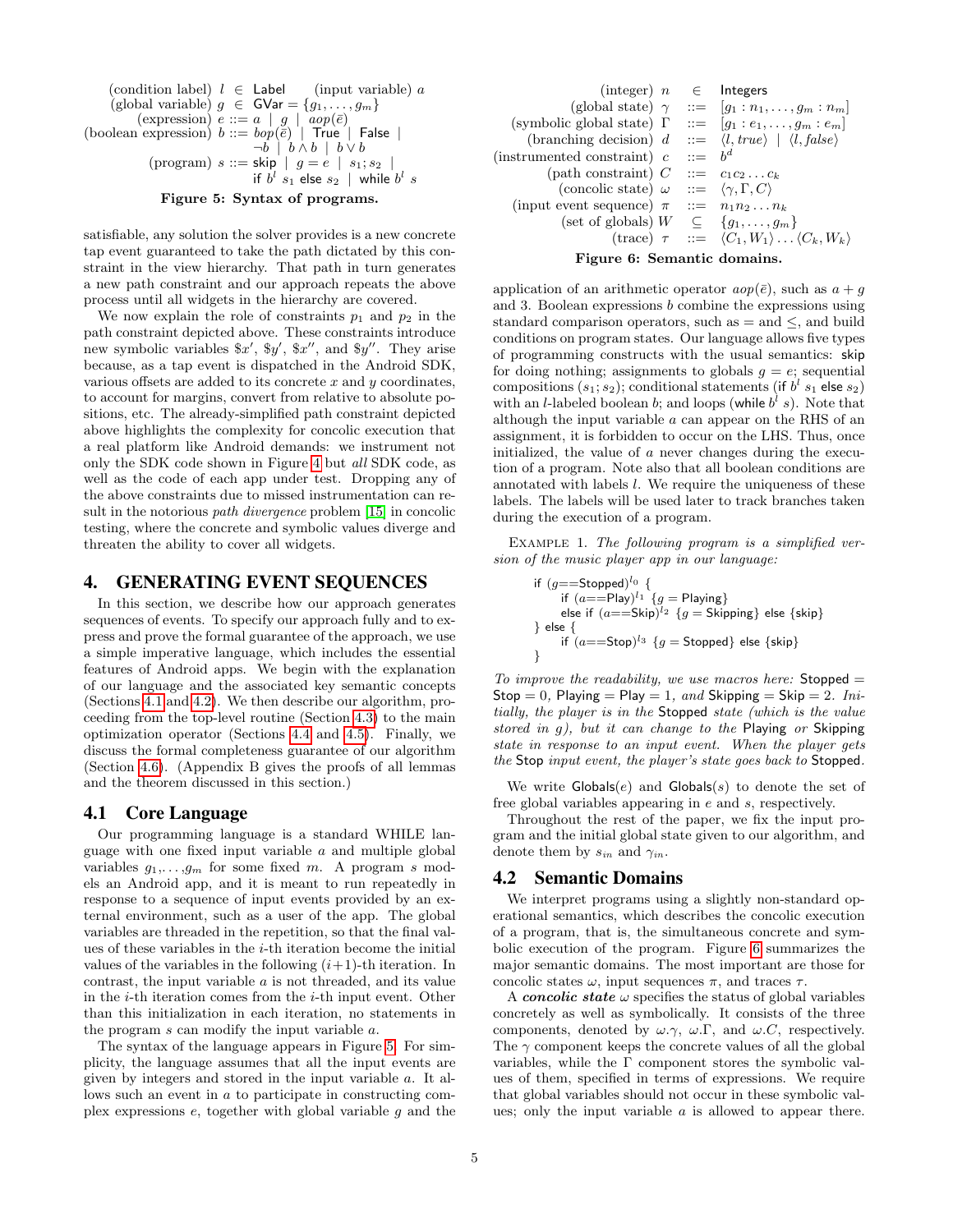The C component is a sequence of instrumented constraints  $c_1c_2 \ldots c_k$ , where each  $c_i$  is a boolean expression b annotated with a label and a boolean value. As for symbolic values, we prohibit global variables from occurring in  $b$ . The annotation indicates the branch that generates this boolean value as well as the branching decision observed during the execution of a program.

An *input event sequence*  $\pi$  is just a finite sequence of integers, where each integer represents an input event from the environment.

A trace  $\tau$  is also a finite sequence, but its element consists of a path constraint  $C$  and a subset  $W$  of global variables. The element  $\langle C, W \rangle$  of  $\tau$  expresses what happened during the concolic execution of a program with a single input event (as opposed to an event sequence). Hence, if  $\tau$  is of length k, it keeps the information about event sequences of length k. The C part describes the symbolic path constraint collected during the concolic execution for a single event, and the W part stores variables written during the execution. As in the case of concolic state, we adopt the record selection notation, and write  $(\tau_i)$ . C and  $(\tau_i)$ . W for the C and W components of the *i*-th element of  $\tau$ . Also, we write  $\tau \langle C, W \rangle$  to mean the concatenation of  $\tau$  with a singleton trace  $\langle C, W \rangle$ .

Our operational semantics defines two evaluation relations: (1)  $\langle s, n, \omega \rangle \downarrow \omega' \triangleright W$  and (2)  $\langle s, \pi, \gamma \rangle \Downarrow \gamma' \triangleright \tau$ . The first relation models the run of  $s$  with a single input event  $n$ from a concolic initial state  $\omega$ . It says that the outcome of this execution is  $\omega'$ , and that during the execution, variables in  $W$  are written. We point out that the path constraint  $\omega'.C$  records all the branches taken during the execution of a program. If the execution encounters a boolean condition  $b^l$  that evaluates to True, it still adds True<sup> $\langle l, true \rangle$ </sup> to the C part of the current concolic state, and remembers that the true branch is taken. The case that  $b^l$  evaluates to False is handled similarly.

The second relation describes the execution of s with an input event sequence. It says that if a program s is run repeatedly for an input sequence  $\pi$  starting from a global state  $\gamma$ , this execution produces a final state  $\gamma'$ , and generates a trace  $\tau$ , which records path constraints and written variables during the execution. Note that while the first relation uses concolic states to trace various symbolic information about execution, the second uses traces for the same purpose.

The rules for the evaluation relations mostly follow from our intended reading of all the parts in the relations. They are given in Appendix [A.](#page-11-0)

Recall that we fixed the input program and the initial global state and decided to denote them by  $s_{in}$  and  $\gamma_{in}$ . We say that a trace  $\tau$  is **feasible** if  $\tau$  can be generated by running  $s_{in}$  from  $\gamma_{in}$  with some event sequences, that is,

$$
\exists \pi, \gamma'. \ \langle s_{in}, \pi, \gamma_{in} \rangle \ \Downarrow \ \gamma' \ \triangleright \ \tau.
$$

Our algorithm works on feasible traces, as we explain next.

## <span id="page-5-0"></span>4.3 Algorithm

Our algorithm CONTEST takes a program, an initial global state, and an upper bound  $k$  on the length of event sequences to explore. By our convention,  $s_{in}$  and  $\gamma_{in}$  denote these program and global state. Then, CONTEST generates a set  $\Sigma$  of feasible traces of length up to k, which represents event sequences up to k that achieve the desired code coverage.

Formally, the output  $\Sigma$  of our algorithm satisfies two correctness conditions.

#### <span id="page-5-1"></span>Algorithm 1 Algorithm CONTEST

**INPUTS:** Program  $s_{in}$ , global state  $\gamma_{in}$ , bound  $k \geq 1$ . **OUTPUTS:** Set of traces of length up to  $k$ .  $\Pi_0 = \Delta_0 = \{\epsilon\}$ for  $i = 1$  to  $k$  do  $\Delta_i = \text{symex}(s_{in}, \gamma_{in}, \Pi_{i-1})$  $\Pi_i =$  prune $(\Delta_i)$ end for  $\mathop{\rm return}\nolimits\; \bigcup_{i=0}^k \Delta_i$ 

- 1. First, all traces in  $\Sigma$  are feasible. Every  $\tau \in \Sigma$  can be generated by running  $s_{in}$  with some event sequence  $\pi$ of length up to k.
- 2. Second,  $\Sigma$  achieves the full coverage in the sense that if a branch of  $s_{in}$  is covered by an event sequence  $\pi$  of length up to k, we can find a trace  $\tau$  in  $\Sigma$  such that every event sequence  $\pi'$  satisfying  $\tau$  (i.e.,  $\pi' \models \tau$ ) also covers the branch.

The top-level routine of CONTEST is given in Algorithm [1.](#page-5-1) The routine repeatedly applies operations symex and prune in alternation on sets  $\Pi_i$  and  $\Delta_i$  of traces of length i, starting with the set containing only the empty sequence  $\epsilon$ . Figure [7](#page-6-2) illustrates this iteration process pictorially. The iteration continues until a given bound  $k$  is reached, at which point  $\bigcup_{i=1}^k \Delta_i$  is returned as the result of the routine.

The main work of CONTEST is done mostly by the operations symex and prune. It invokes symex $(s_{in}, \gamma_{in}, \Pi_{i-1})$ to generate all the feasible one-step extensions of traces in  $\Pi_{i-1}$ . Hence,

$$
symex(s_{in}, \gamma_{in}, \Pi_{i-1}) =
$$
  

$$
\{\tau \langle C, W \rangle \mid \tau \in \Pi_{i-1} \text{ and } \tau \langle C, W \rangle \text{ is feasible}\},
$$

where  $\tau \langle C, W \rangle$  means the concatenation of  $\tau$  with a singlestep trace  $\langle C, W \rangle$ . The symex operation can be easily implemented following a standard algorithm for concolic execution (modulo the well-known issue with loops), as we did in our implementation for Android.<sup>[4](#page-5-2)</sup> In fact, if we skip the pruning step in CONTEST and set  $\Pi_i$  to  $\Sigma_i$  there (equivalently, prune( $\Delta$ ) returns simply  $\Delta$ ), we get the standard concolic execution algorithm, Classic for exploring all branches that are reachable by event sequences of length  $k$  or less.

The goal of the other operation prune is to identify traces that can be thrown away without making the algorithm cover less branches, and to filter out such traces. This filtering is the main optimization employed in our algorithm. It is based on our novel idea of subsumption between traces, which we discuss in detail in the next subsection.

EXAMPLE 2. We illustrate our algorithm with the music player app in Example [1](#page-4-5) and the bound  $k = 2$ . Initially, the algorithm sets  $\Pi_0 = \Delta_0 = {\epsilon}.$  Then, it extends this empty sequence by calling symex, and obtains  $\Delta_1$  that contains the following three traces of length 1:

$$
\tau = \langle \text{True}^{\langle l_0, true \rangle}(a == \text{Play})^{\langle l_1, true \rangle}, \{g\} \rangle,
$$
  
\n
$$
\tau' = \langle \text{True}^{\langle l_0, true \rangle}(a == \text{Play})^{\langle l_1, false \rangle}(a == \text{skip})^{\langle l_2, true \rangle}, \{g\} \rangle,
$$
  
\n
$$
\tau'' = \langle \text{True}^{\langle l_0, true \rangle}(a == \text{Play})^{\langle l_1, false \rangle}(a == \text{skip})^{\langle l_2, false \rangle}, \emptyset \rangle.
$$

<span id="page-5-2"></span> $\rm ^4When$   $s_{in}$  contains loops, the standard concolic execution can fail to terminate. However, symex is well-defined for such programs, because it is not an algorithm but a declarative specification.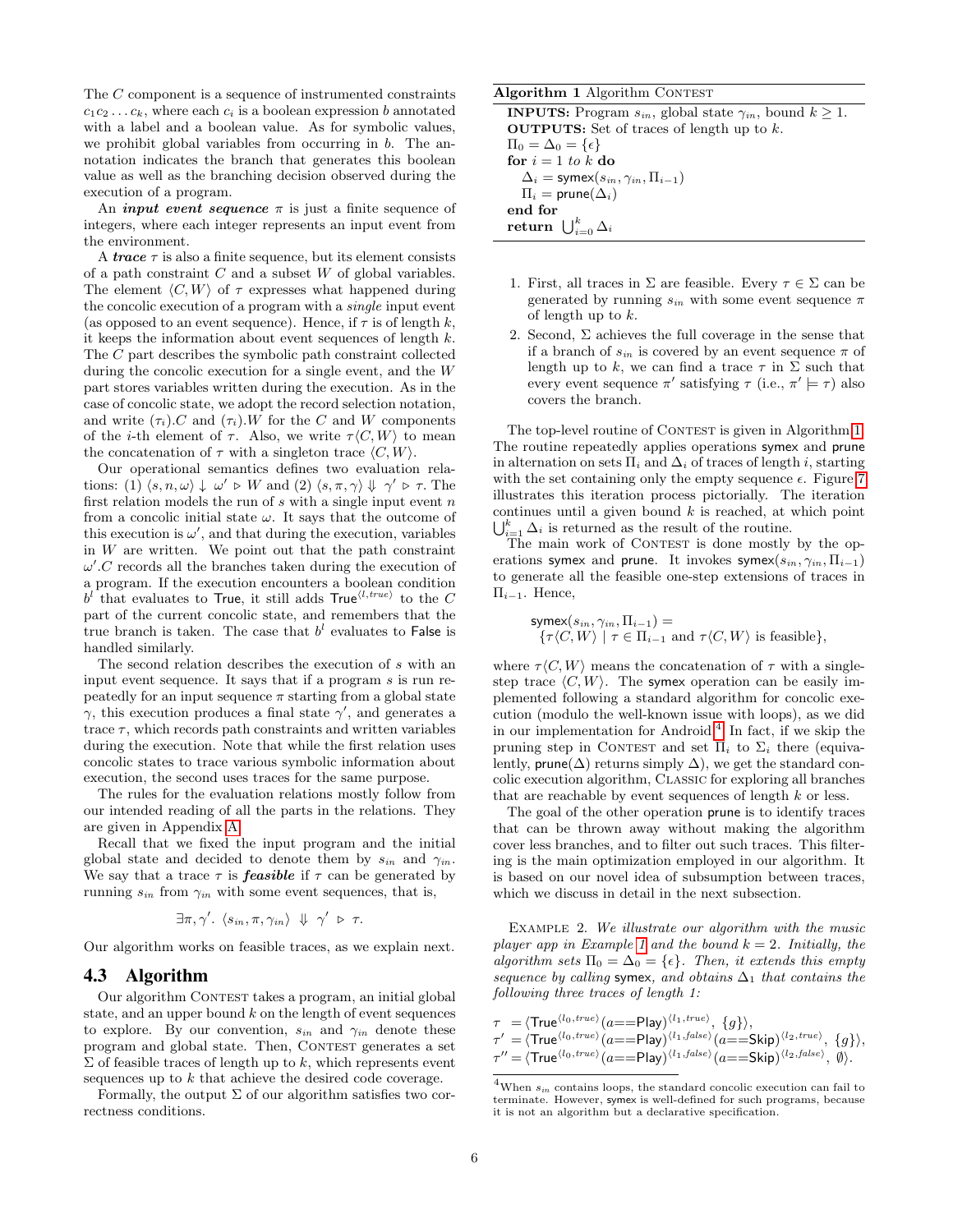$$
\{\epsilon\}=\Pi_0\xrightarrow{\text{symex}}\Delta_1\xrightarrow{\text{prune}}\Pi_1\xrightarrow{\text{symex}}\Delta_2\xrightarrow{\text{prune}}\Pi_2\xrightarrow{\text{symex}}...
$$

#### <span id="page-6-2"></span>Figure 7: Simulation of our CONTEST algorithm.

Trace  $\tau$  describes the execution that takes the true branches of  $l_0$  and  $l_1$ . It also records that variable g is updated in this execution. Traces  $\tau'$  and  $\tau''$  similarly correspond to executions that take different paths through the program.

Next, the algorithm prunes redundant traces from  $\Delta_1$ . It decides that  $\tau''$  is such a trace, filters  $\tau''$ , and sets  $\Pi_1$  =  $\{\tau, \tau'\}.$  This filtering decision is based on the fact that the last step of  $\tau''$  does not modify any global variables. For now, we advise the reader not to worry about the justification of this filtering; it will be discussed in the following subsections.

Once  $\Delta_1$  and  $\Pi_1$  are computed, the algorithm goes to the next iteration, and computes  $\Delta_2$  and  $\Pi_2$  similarly. The trace set  $\Delta_2$  is obtained by calling symex, which extends traces in  $\Pi_1$  with one further step:

$$
\Delta_2 = \{ \tau \langle \text{True}^{\langle l_0, false \rangle}(a=\text{Stop})^{\langle l_3, true \rangle}, \{g\} \rangle, \\ \tau \langle \text{True}^{\langle l_0, false \rangle}(a=\text{Stop})^{\langle l_3, false \rangle}, \emptyset \rangle, \\ \tau' \langle \text{True}^{\langle l_0, false \rangle}(a=\text{Stop})^{\langle l_3, true \rangle}, \{g\} \rangle, \\ \tau' \langle \text{True}^{\langle l_0, false \rangle}(a=\text{Stop})^{\langle l_3, false \rangle}, \emptyset \rangle \}
$$

Among these traces, only the first and the third have the last step with the nonempty write set, so they survive pruning and form the set  $\Pi_2$ .

After these two iterations, our algorithm returns  $\bigcup_{i=0}^2 \Delta_i$ .

#### <span id="page-6-0"></span>4.4 Subsumption

For a feasible trace  $\tau$ , we define

$$
\mathsf{final}(\tau) = \{ \gamma' \mid \exists \pi. \langle s_{in}, \pi, \gamma_{in} \rangle \Downarrow \gamma' \triangleright \tau \},
$$

which consists of the final states of the executions of  $s_{in}$  that generate the trace  $\tau$ .

Let  $\tau$  and  $\tau'$  be feasible traces. The trace  $\tau$  is subsumed by  $\tau'$ , denoted  $\tau \sqsubseteq \tau'$ , if and only if final( $\tau$ )  $\subseteq$  final( $\tau'$ ). Note that the subsumption compares two traces purely based on their final states, ignoring other information like length or accessed global variables. Hence, the subsumption is appropriate for comparing traces when the traces are used to represent sets of global states, as in our algorithm CONTEST. We lift subsumption on sets  $T, T'$  of feasible traces in a standard way:  $T \sqsubseteq T' \iff \forall \tau \in T$ .  $\exists \tau' \in T'. \tau \sqsubseteq \tau'.$  Both the original and the lifted subsumption relations are preorder, i.e., they are reflexive and transitive.

A typical use of subsumption is to replace a trace set  $T_{new}$ by a subset  $T_{opt}$  such that  $T_{new} \sqsubseteq T_{opt} \cup T_{old}$  for some  $T_{old}$ . In this usage scenario,  $T_{new}$  represents a set of traces that a concolic testing algorithm originally intends to extend, and  $T_{old}$  that of traces that the algorithm has already extended. Reducing  $T_{new}$  to  $T_{opt}$  entails that fewer traces will be explored, so it boosts the performance of the algorithm.

Why is it ok to reduce  $T_{new}$  to  $T_{opt}$ ? An answer to this question lies in two important properties of the subsumption relation. First, the symex operation preserves the subsumption relationship.

<span id="page-6-3"></span>LEMMA 1. For sets  $T, T'$  of feasible traces,

$$
T \sqsubseteq T' \implies \mathsf{symex}(s_{in}, \gamma_{in}, T) \sqsubseteq \mathsf{symex}(s_{in}, \gamma_{in}, T').
$$

<span id="page-6-6"></span>

| <b>Algorithm 2</b> The rprune operation                                                                      |
|--------------------------------------------------------------------------------------------------------------|
| <b>INPUTS:</b> Set $\Delta$ of traces.                                                                       |
| <b>OUTPUTS:</b> Set $\Pi = {\tau   \tau \in \Delta \land  \tau  \geq 1 \land (\tau_{ \tau }).W = \emptyset}$ |

Second, if T is subsumed by  $T'$ , running symex with  $T'$  will cover as many branches as what doing the same thing with  ${\cal T}$  covers. Let

branch $(C) = \{ \langle l, v \rangle \mid b^{\langle l, v \rangle} = C_i \text{ for some } i \in \{1, \ldots, |C| \} \}.$ 

The formal statement of this second property appears in the following lemma:

<span id="page-6-4"></span>LEMMA 2. For all sets  $T, T'$  of feasible traces, if  $T \sqsubseteq T'$ .

$$
\bigcup \{\text{branch}((\tau_{|\tau|}).C) \mid \tau \in \text{symex}(s_{in}, \gamma_{in}, T)\} \subseteq \bigcup \{\text{branch}((\tau_{|\tau|}).C) \mid \tau \in \text{symex}(s_{in}, \gamma_{in}, T')\}.
$$

In the lemma,  $\tau_{|\tau|}$  means the last element in the trace  $\tau$ and  $(\tau_{|\tau|}).C$  chooses the C component of this element. So, the condition compares the branches covered by the last elements of traces.

Using these two lemmas, we can now answer our original question about the subsumption-based optimization. Suppose that  $T_{opt}$  is a subset of  $T_{new}$  but  $T_{new} \subseteq T_{opt} \cup T_{old}$ for some  $T_{old}$ . The lemmas imply that every new branch covered by extending  $T_{new}$  for the further  $k \geq 1$  steps is also covered by doing the same thing for  $T_{opt} \cup T_{old}$ . More con-cretely, according to Lemma [1,](#page-6-3) the extension of  $T_{new}$  for the further  $k - 1$  or smaller steps will continue to be  $\sqsubseteq$ -related to that of  $T_{opt} \cup T_{old}$ . Hence, running symex with such extended  $T_{new}$  will cover only those branches that can also be covered by doing the same thing for the similarly extended  $T_{\text{out}} \cup T_{\text{old}}$  (Lemma [2\)](#page-6-4). Since we assume that the k or smaller extensions of  $T_{old}$  are already explored, this consequence of the lemmas mean that as long as we care about only newly covered branches, we can safely replace  $T_{new}$  by  $T_{opt}$ , even when  $T_{opt}$  is a subset of  $T_{new}$ .

## <span id="page-6-1"></span>4.5 Pruning

The goal of the pruning operator is to reduce a set  $\Delta$  of feasible traces to a subset  $\Pi \subseteq \Delta$ , such that  $\Delta$  is subsumed by  $\Pi$  and all strict prefixes of  $\Delta$ :<sup>[5](#page-6-5)</sup>

<span id="page-6-8"></span><span id="page-6-7"></span>
$$
\Delta \sqsubseteq \Pi \cup \text{sprefix}(\Delta), \tag{1}
$$

where sprefix $(\Delta) = {\tau | \exists \tau'. |\tau'| \geq 1 \land \tau \tau' \in \Delta}.$  The reduction brings the gain in performance, while the subsumption relationship (together with an invariant maintained by CONTEST) ensures that no branches would be missed by this optimization.

Our implementation of pruning adopts a simple strategy for achieving the goal. From a given set  $\Delta$ , the operator filters out all traces whose last step does not involve any writes, and returns the set  $\Pi$  of remaining traces. The implementation appears in Figure [2,](#page-6-6) and accomplishes our goal, as stated in the following lemma:

LEMMA 3. For all sets  $\Delta$  of feasible traces, rprune( $\Delta$ ) is a subset of  $\Delta$  and satisfies the condition in [\(1\)](#page-6-7).

We point out that the pruning operator can be implemented differently from rprune. As long as the pruned set Π

<span id="page-6-5"></span> $^5 \mathrm{This}$  condition typechecks because all prefixes of feasible traces are again feasible traces so that the RHS of  $\sqsubseteq$  contains only feasible traces.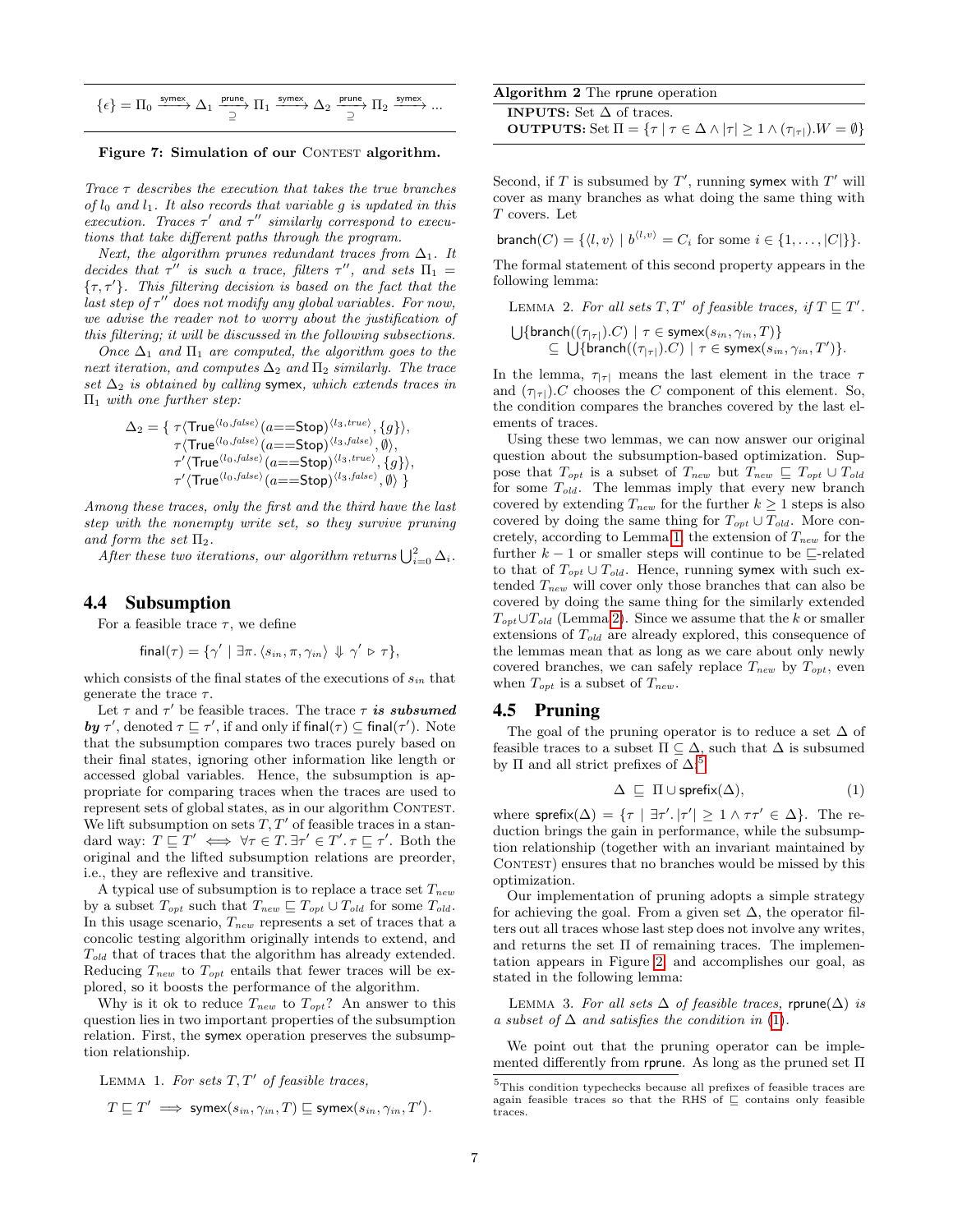satisfies the subsumption condition in [\(1\)](#page-6-7), our entire algorithm CONTEST remains relatively complete, meaning that the optimization with pruning will not introduce new uncovered branches. In Appendix [C,](#page-13-0) we include another implementation of pruning that uses the notion of independence.

## <span id="page-7-0"></span>4.6 Relative Completeness

For  $i \geq 0$ , let symex<sup>i</sup>( $s_{in}, \gamma_{in}, T$ ) be the *i*-repeated application of symex( $s_{in}$ ,  $\gamma_{in}$ , –) to a set T of feasible traces, where the 0-repeated application symex<sup>0</sup>( $s_{in}$ ,  $\gamma_{in}$ , T) is defined to be  $T$ . Also, lift the **branch** operation to a trace set:

<span id="page-7-2"></span>
$$
\begin{aligned}\n\text{branch}(T) &= \bigcup \{ \text{branch}((\tau_i).C) \mid \tau \in T \land i \in \{1, \dots, |\tau|\} \} \\
\text{THEOREM 4} \quad \text{(COMPLETENESS)}. \quad For every \, k \ge 1, \\
\text{branch}(\text{CONTEST}(s_{in}, \gamma_{in}, k)) \\
&= \text{branch}(\bigcup_{i=0}^k \text{symex}^i(s_{in}, \gamma_{in}, \{\epsilon\})\text{)}.\n\end{aligned}
$$

The RHS of the equation in the theorem represents branches covered by running the standard concolic execution without pruning. The theorem says that our algorithm covers the same set of branches, hence same program statements, as the standard concolic execution.

## 5. EMPIRICAL EVALUATION

In this section, we present the empirical evaluation of our technique. First, we describe the implementation of CONTEST (Section [5.1\)](#page-7-1). Next, we present the studies, including the subjects used, the empirical setup, and the study results (Sections [5.2–](#page-8-0)[5.4\)](#page-8-1). Finally, we discuss threats to the validity of the studies (Section [5.5\)](#page-9-0).

#### <span id="page-7-1"></span>5.1 Implementation

The implementation of our system uses the Soot framework [\[31\]](#page-10-20), and consists of 11,000 lines of Java code. Figure [8](#page-8-2) shows a dataflow diagram of our system. Our system inputs Android SDK, the Android's framework classes, and the Java class files of the App under test. Our system outputs a set of tests, Test inputs, each of which denotes an event sequence. The script shown in the inlined box is an example of a test that our system can generate:

Tap generates a tap event on the screen at the specified X and Y coordinates; UserWait simulates a user waiting for the specified time for the app to respond to the preceding event. Tests similar to the one in

| Tap(248.0,351.0)<br>UserWait (4000) |
|-------------------------------------|
| Tap(279.0,493.0)<br>UserWait (4000) |

this script can be automatically executed using Monkey—a tool in the Android software development kit.

Our system consists of four components: Instrumenter, Runner, Concolic testing engine, and Subsumption analyzer. We explain each of them in turn.

Instrumenter inputs Android SDK, and the Java class files of the *App under test*, and outputs *Instrumented (SDK+App)*. This component instruments the Java bytecodes of each class of the App under test and any third-party libraries that the App uses. It also instruments classes in the Android framework (e.g., android.\*) but this step is performed only once because the way in which a class is instrumented does not depend on any other class.

Instrumenter operates on a three-address form of Java bytecode produced by Soot, called Jimple. Instrumenter

performs three types of instrumentations. First, it instruments App for concolic execution, which involves two main steps: (1) adds a meta variable (field) that stores the symbolic value corresponding to each variable (field); (2) inserts a new assignment before every assignment such that the new assignment copies the content of meta variable (field) corresponding to the r-value of the original assignment to the meta variable (field) corresponding to l-value of the original assignment. Second, Instrumenter instruments App to record fields of Java classes that are written only during the app responds to the last event in the sequence of events corresponding to a test. Third, Instrumenter ensures that in Instrumented  $(SDK+App)$ , user-specified method summaries are symbolically executed instead of the original methods.

**Runner** inputs *Instrumented (SDK+App)*. The first time the component is called, it generates a test randomly; thereafter, it inputs tests from either the Concolic testing engine or the Subsumption analyzer. Runner outputs Test inputs that includes the randomly-generated test and tests that it inputs. For each of those tests in Test inputs, it also outputs a Path constraint and a Write set, which are used internally by the other two components.

Runner executes Instrumented (App) with the test on an emulator that uses Instrumented (SDK). Besides these Android framework classes, no other components of the framework, such as Dalvik virtual machine of the Android execution environment, are modified. This feature of our system makes it easily portable to different versions of Android.

Execution of a test generates the path constraint of the path that the App takes and Write set, which is a set of fields of Java classes that are written during the last event in the input event sequence. Writes to array elements are recorded as writes to one distinguished field. Runner uses a set of (typically 16) emulators each of which can execute a different test at any time. Such parallelism enables our system to perform systematic testing of realistic apps. Execution of an app in a realistic environment, such as an emulator or an actual device, takes orders of magnitude more time than execution of similar desktop applications.

Concolic testing engine inputs Path constraint of a path, and outputs New tests for current iteration. The component first computes a set of new path constraints by systematically negating each atomic constraint (i.e., conjunct) of the input path constraint, as in standard concolic testing. Then, it checks satisfiability of each of those new path constraints, and generates and outputs new tests corresponding to satisfiable path constraints using the Z3 SMT solver [\[7\]](#page-10-19).

Subsumption analyzer inputs Write set, a set of fields of Java classes that are written when App responds to the last event in the event sequence corresponding to a specific test. It may output one Seed test for next iteration.

Subsumption analyzer implements the rprune operator in Algorithm [2.](#page-6-6) It outputs the test that corresponds to its input Write set if Write set is non-empty. The output test is called the seed test because new tests are generated in the next iteration by extending this test with new events. If Write set is empty, Subsumption analyzer outputs no test.

One important feature of Subsumption analyzer is that it can be configured to ignore writes to a given set of fields. This feature is useful because, in Android, many events lead to writes to some memory locations, which fall into two classes: (1) locations that are written to and read from dur-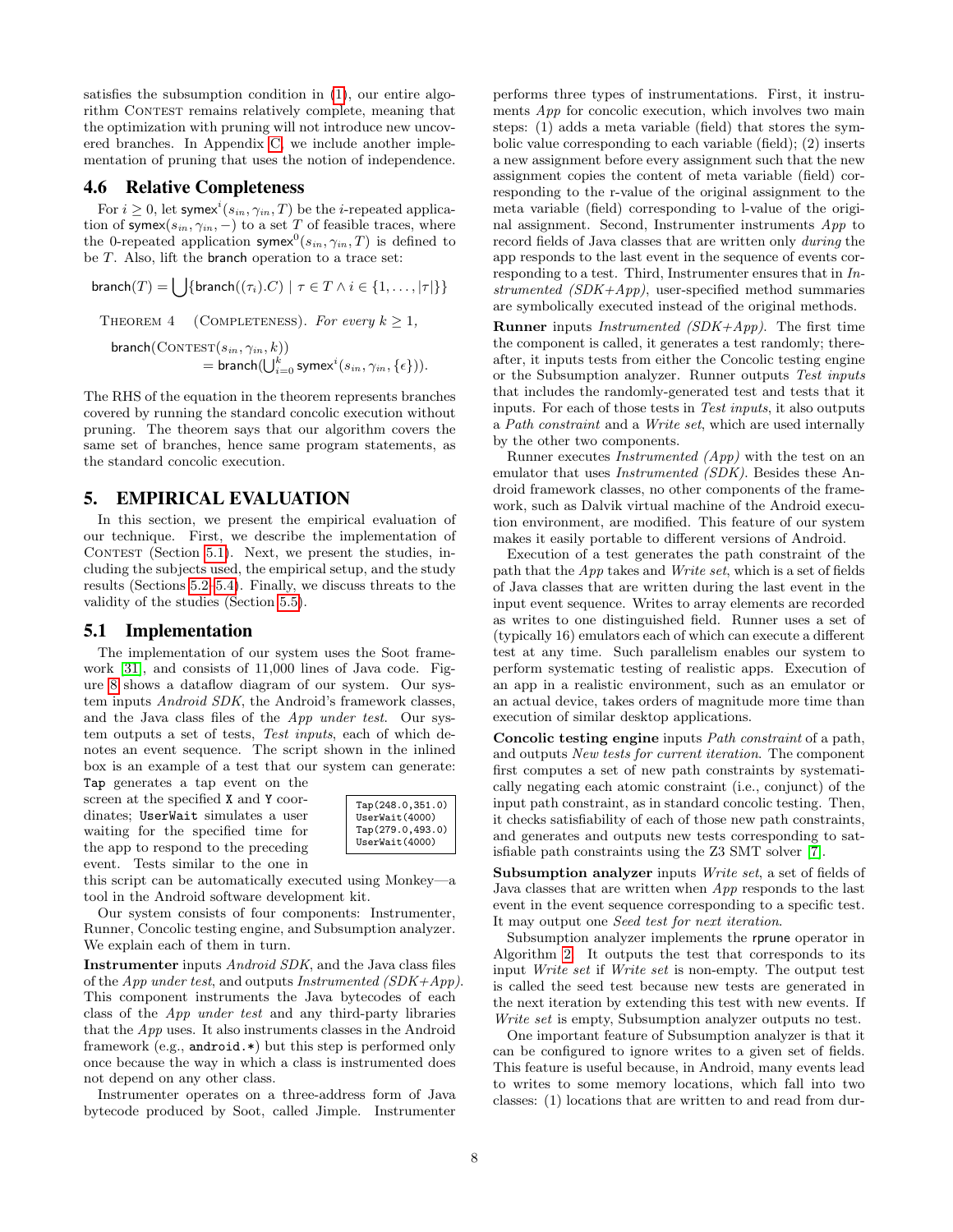

<span id="page-8-2"></span>Figure 8: Dataflow diagram of our system.

ing the same event of an event sequence (i.e., never written and read across events); (2) locations that result from Android's low-level operations, such as optimizing performance and memory allocation, and correspond to fields of Android classes that are irrelevant to an app's behavior. Subsumption analyzer ignores writes to these two classes of writes because they are irrelevant to an app's behavior in subsequent events of an event sequence.

## <span id="page-8-0"></span>5.2 Subject Apps

We used five open-source Android apps for our studies. Random Music Player (RMP) is the app that is used as the example in Section [2.](#page-1-5) Sprite is an app for comparing the relative speeds of various 2D drawing methods on Android. Translate is an app for translating text from one language to another using Google's Translation service on the Web. Timer is an app for providing a countdown timer that plays an alarm when it reaches zero. Ringdroid is an app for recording and editing ring tones.

#### 5.3 Study 1

The goal of this study is to measure the improvement in efficiency of CONTEST over CLASSIC. First, we performed concolic execution for each subject using CONTEST and CLASSIC. We used  $k=4$  for RMP, Translate, and Sprite. However, because Classic did not terminate for the other two apps when  $k=4$  in the 12-hour time limit set for experiments, we used  $k=3$  for Timer and  $k=2$  for Ringdroid. Note that CONTEST terminated for all five apps even for  $k=4$ . In this step, we used 16 concurrently running emulators to execute tests and compute path constraints for corresponding program paths. Second, for each algorithm, we computed three metrics:

- 1. The running time of the algorithm.
- 2. The number of feasible paths that the algorithm finds.
- 3. The number of satisfiability checks of path constraints that the algorithm makes.

We measure the running time of the algorithms (metric (1)) because comparing them lets us determine the efficiency of Contest over Classic. However, by considering only running time, it may be difficult to determine whether the efficiency of our algorithm will generalize to other application domains and experimental setups. Furthermore, we need to verify that the savings in running time is due to the reduc-



<span id="page-8-3"></span>Figure 9: Results of Study 1: Running time, number of feasible paths explored, and number of constraint checks made by CONTEST normalized with respect to those metrics for Classic.

tion provided by our algorithm. Thus, we also compute the other two metrics (metrics (2) and (3)).

Figure [9](#page-8-3) shows the results of the study for our subjects. In the figure, the horizontal axis represents the three metrics, where each cluster of bars corresponds to one metric. Within each cluster, the five bars represent the corresponding metric for the five subjects. In the first cluster, the height of each bar represents the normalized ratio (expressed as a percentage) of the running time of CONTEST to that of CLASSIC. The number at the top of each bar in this cluster is the running time of CONTEST measured in hours. Similarly, in the second and third clusters, the height of each bar represents the normalized ratio of the number of feasible paths explored and the number of constraint checks made, respectively, by CONTEST to the corresponding entities for CLASSIC. The number at the top of each bar in the second and third clusters is the number of feasible paths explored and the number of constraint checks made, respectively, by Contest. For brevity, these numbers are rounded, and shown as multiples of a thousand. For example, the first cluster shows the ratio of the running time of CONTEST to that of CLASSIC: RMP is 18%; Translate is 15%; Sprite is 5%; Timer is 11%; Ringdroid is 36%. This cluster also shows that the running time of Contest is 2.7 hours for RMP, 1.5 hours for Translate, 1 hour for Sprite, 0.4 hours for Timer, and 0.3 hours for Ringdroid.

The results of the study show that CONTEST is significantly more efficient than CLASSIC. CONTEST requires only a small fraction  $(5\% - 36\%)$  of the running time of CLASSIC to achieve the same completeness guarantee. Thus, using CONTEST provides significant savings in running time over CLASSIC  $(64\% - 95\%)$ . The results also illustrate why the running time for CONTEST is significantly less than for CLASSIC: CONTEST explores only  $4.4\%$ -35.5% of all feasible paths that CLASSIC explores; CONTEST checks significantly fewer constraints  $(6.2\% - 33.1\%)$  than CLASSIC.

## <span id="page-8-1"></span>5.4 Study 2

The goal of this study is to record the number of paths pruned by CONTEST because this reduction in the number of paths explored highlights why CONTEST is more efficient than Classic. To do this, we performed concolic execution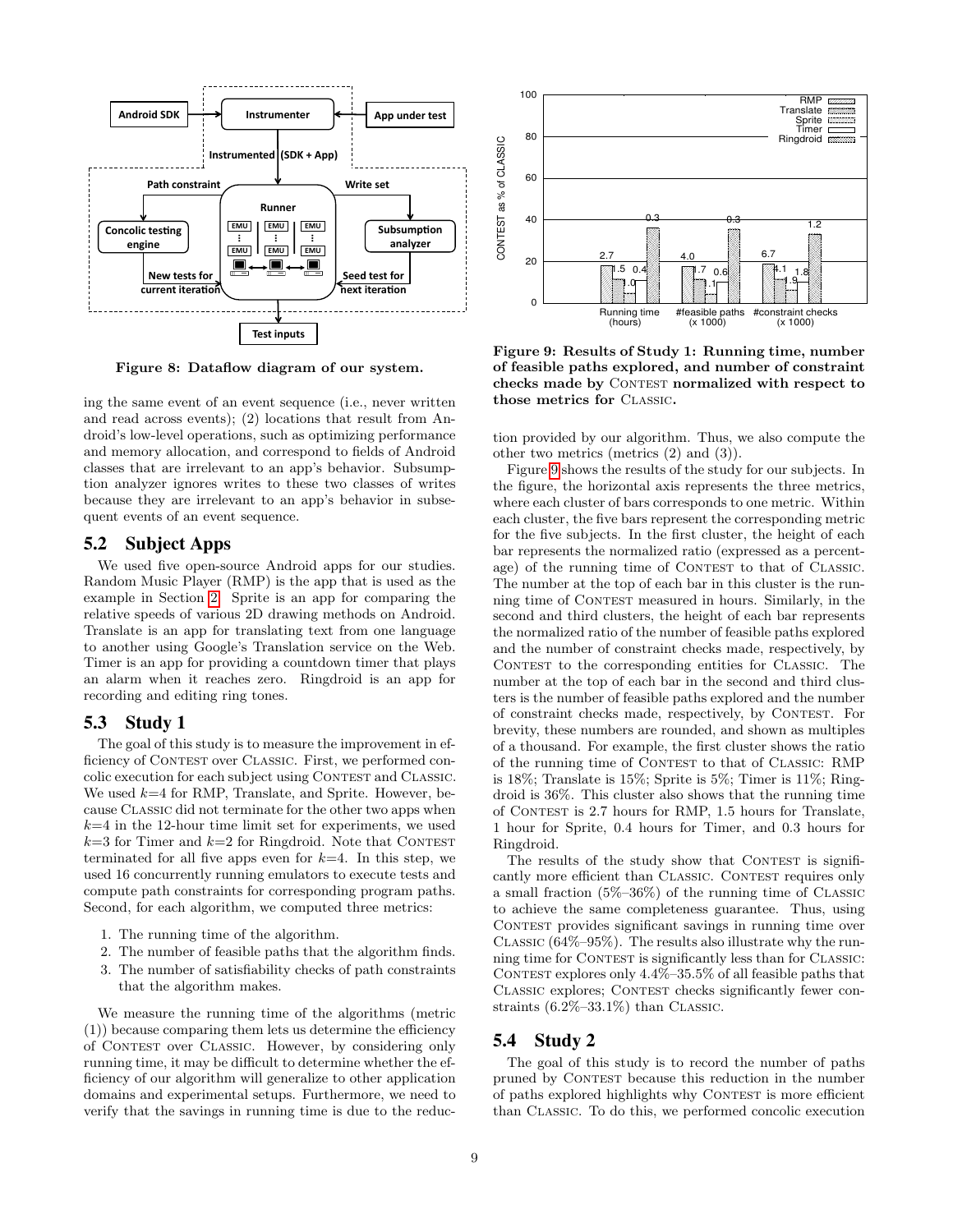

<span id="page-9-1"></span>Figure 10: Results of Study 2 for translate app: The number of paths (using a logarithmic scale) after symex and prune operations in each iteration.

of each app for  $k=4$ , and we recorded the following information for each iteration of CONTEST and CLASSIC:

- 1. The number of feasible paths that symex explores; recall that symex explores new feasible paths.
- 2. The number of feasible paths that remain after prune.

Figure [10](#page-9-1) shows the results of the study for one subject app; the results for the remaining apps are similar, and are shown in Appendix D. In each graph, the horizontal axis represents the symex and prune operations performed in each iteration. The vertical axis shows the number of paths using a log scale. For example, the graph for Translate in Figure [10](#page-9-1) shows that CONTEST explores 274 paths in iteration 3. The subsequent pruning step filters out 149 paths. Thus, only the remaining 125 paths are extended in iteration 4. In contrast, Classic explores 1,216 paths in iteration 3, all of which are extended in iteration 4.

The results clearly show the improvement achieved by the pruning that CONTEST performs. First, the graphs show that CONTEST explores many fewer paths than CLASSIC, and the rate of improvement increases as the number of iterations increases. For example, in the fourth iteration of symex, CONTEST explores  $1,402$  paths and CLASSIC has explored 13,976 paths. Second, the graphs also show that, at each iteration of prune, the number of paths that will then be extended decreases: the descending line in the graphs represents the savings that prune produces. In contrast, the horizontal line for the same interval corresponding to Classic shows that no pruning is being performed.

## <span id="page-9-0"></span>5.5 Threats to Validity

There are several threats to the validity of our studies. The main threat to internal validity arises because our system is configured to ignore writes to certain fields that do not affect an app's behavior (see Section [5.1](#page-7-1) under "Subsumption analyzer"). We mitigate this threat in two ways. First, our implementation ignores only fields of Android's internal classes that are clearly irrelevant to an app's behavior; it never ignores fields of app classes, third-party libraries, or fields of Android classes (e.g., widgets) that store values that can be read by an app. Second, we ran our system using the Classic algorithm (that performs no pruning), and checked if any ignored field is written in one event and read in a later event of an event sequence. Most of the fields that our system is configured to ignore are never read and written across events. For the few that were, we manually confirmed that it is safe to ignore them.

Threats to external validity arise when the results of the experiment cannot be generalized. We evaluated our technique with only five apps. Thus, the efficiency of our technique may vary for other apps. However, our apps are representative of typical Android apps considering the problem that our technique addresses.

## 6. RELATED WORK

Our work is related to work on GUI testing and on alleviating path explosion in concolic testing.

Menon [\[21\]](#page-10-21) presented the first framework for generating, running, and evaluating GUI tests. Several papers (e.g., [\[4,](#page-10-22) [23,](#page-10-23) [24,](#page-10-24) [34\]](#page-10-25)) present components and extensions of this framework. Most existing GUI testing approaches either use capture-replay to infer the GUI model automatically [\[22,](#page-10-3) [30\]](#page-10-4) or require users to provide the GUI model [\[33,](#page-10-5) [35\]](#page-10-6). An exception is the work of Ganov et al. [\[10\]](#page-10-26), which uses symbolic execution to infer data inputs to GUI components. Our work also uses symbolic execution but focuses on event inputs. Our techniques for efficiently generating sequences of events are complementary to the above approaches.

Significant advances have been made in recent years to alleviate path explosion in concolic testing. These include compositional testing [\[1,](#page-10-10) [11\]](#page-10-12), using program dependence information to avoid analyzing redundant paths [\[3,](#page-10-11) [20,](#page-10-16) [26,](#page-10-27) [27\]](#page-10-28), analyzing loops in specialized ways [\[16,](#page-10-14) [28\]](#page-10-17), using input grammars [\[13,](#page-10-13) [19\]](#page-10-29), using manual models of library classes [\[17\]](#page-10-30) or constraint solvers that support higher-level program abstractions [\[2,](#page-10-31) [32\]](#page-10-32), and using path-exploration heuristics that cover deep internal parts of a program [\[18,](#page-10-15) [25\]](#page-10-33). Our input subsumption idea is complementary to the above ideas for taming path explosion. Our system indeed leverages some of the above ideas. It uses (1) method summaries and models for certain Android framework classes, (2) a grammar to specify input events, and (3) state-of-the-art constraint solving provided by the Z3 SMT solver.

## 7. CONCLUSION AND FUTURE WORK

In this paper, we presented a technique, CONTEST to automatically and systematically generate input events to exercise smartphone apps. We described our system that implements CONTEST for Android, and presented the results of our empirical evaluation of the system on five real apps. The results showed that for our subjects, CONTEST is significantly more efficient than the naive concolic execution technique, referred to as Classic.

We have at least three important directions for future work. First, CONTEST only alleviates path explosion. The improved efficiency of CONTEST over CLASSIC may not be sufficient to handle apps that have significantly more paths than our subjects. An example of such an app is one that has many widgets (e.g., a virtual keyboard). We plan to study other subsumption patterns besides the read-only pattern that we currently exploit to tame path explosion. The independence pattern, described in Appendix [C,](#page-13-0) is an example. Second, our system currently handles only one type of events (i.e., tap events). There are many other types of events such as incoming phone calls and gestures. Extending our system to handle other types of events will widen its applicability to more apps. Third, we intend to conduct a more exhaustive empirical evaluation with more subjects to further confirm CONTEST's improvement over CLASSIC.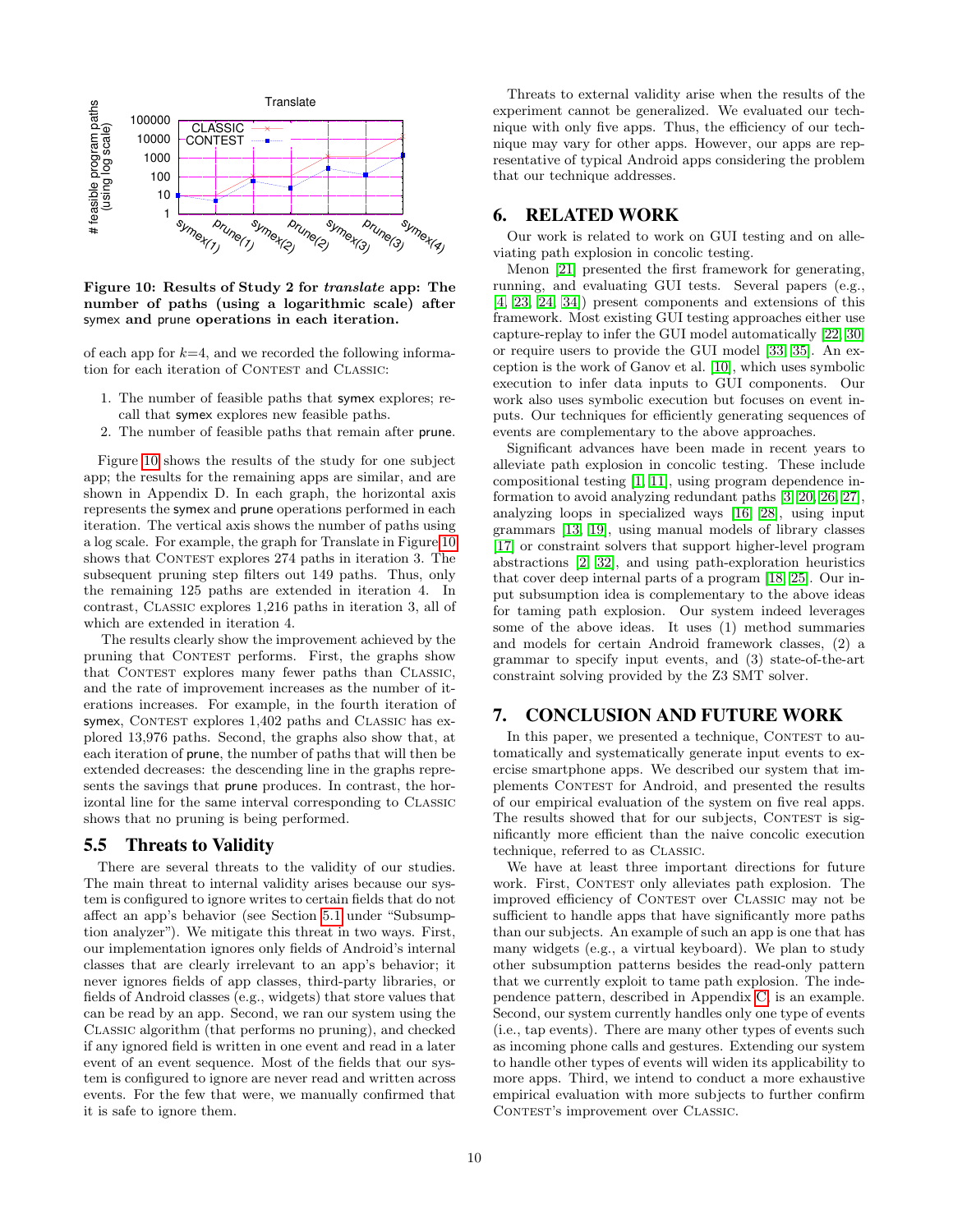## References

- <span id="page-10-10"></span>[1] S. Anand, P. Godefroid, and N. Tillmann. Demanddriven compositional symbolic execution. In TACAS'08.
- <span id="page-10-31"></span>[2] N. Bjørner, N. Tillmann, and A. Voronkov. Path feasibility analysis for string-manipulating programs. In TACAS'09.
- <span id="page-10-11"></span>[3] P. Boonstoppel, C. Cadar, and D. Engler. RWset: Attacking path explosion in constraint-based test generation. In TACAS'08.
- <span id="page-10-22"></span>[4] R. C. Bryce, S. Sampath, and A. M. Memon. Developing a single model and test prioritization strategies for event-driven software. IEEE Trans. Software Eng., 37(1):48–64, 2011.
- <span id="page-10-7"></span>[5] C. Cadar, D. Dunbar, and D. R. Engler. Klee: Unassisted and automatic generation of high-coverage tests for complex systems programs. In OSDI'08.
- <span id="page-10-0"></span>[6] B.-G. Chun, S. Ihm, P. Maniatis, M. Naik, and A. Patti. Clonecloud: elastic execution between mobile device and cloud. In EuroSys'11, pages 301–314, 2011.
- <span id="page-10-19"></span>[7] L. M. de Moura and N. Bjørner. Z3: An efficient SMT solver. In TACAS'08.
- <span id="page-10-1"></span>[8] W. Enck, P. Gilbert, B.-G. Chun, L. Cox, J. Jung, P. McDaniel, and A. Sheth. Taintdroid: An information-flow tracking system for realtime privacy monitoring on smartphones. In OSDI'10.
- <span id="page-10-2"></span>[9] A. P. Felt, E. Chin, S. Hanna, D. Song, and D. Wagner. Android permissions demystified. In CCS'11.
- <span id="page-10-26"></span>[10] S. R. Ganov, C. Killmar, S. Khurshid, and D. E. Perry. Event listener analysis and symbolic execution for testing gui applications. In ICFEM'09.
- <span id="page-10-12"></span>[11] P. Godefroid. Compositional dynamic test generation. In POPL'07.
- [12] P. Godefroid. Higher-order test generation. In *PLDI'11*.
- <span id="page-10-13"></span>[13] P. Godefroid, A. Kiezun, and M. Levin. Grammarbased whitebox fuzzing. In PLDI'08.
- <span id="page-10-8"></span>[14] P. Godefroid, N. Klarlund, and K. Sen. Dart: Directed automated random testing. In PLDI'05.
- <span id="page-10-18"></span>[15] P. Godefroid, M. Levin, and D. Molnar. Automated whitebox fuzz testing. In NDSS'08.
- <span id="page-10-14"></span>[16] P. Godefroid and D. Luchaup. Automatic partial loop summarization in dynamic test generation. In IS-STA'11.
- <span id="page-10-30"></span>[17] S. Khurshid and Y. Suen. Generalizing symbolic execution to library classes. In PASTE'05.
- <span id="page-10-15"></span>[18] R. Majumdar and K. Sen. Hybrid concolic testing. In ICSE'07.
- <span id="page-10-29"></span>[19] R. Majumdar and R.-G. Xu. Directed test generation using symbolic grammars. In ASE'07.
- <span id="page-10-16"></span>[20] R. Majumdar and R.-G. Xu. Reducing test inputs using information partitions. In CAV'09.
- <span id="page-10-21"></span>[21] A. M. Memon. A comprehensive framework for testing graphical user interfaces. Ph.D., 2001.
- <span id="page-10-3"></span>[22] A. M. Memon, I. Banerjee, and A. Nagarajan. GUI ripping: Reverse engineering of graphical user interfaces for testing. In WCRE'03.
- <span id="page-10-23"></span>[23] A. M. Memon, M. E. Pollack, and M. L. Soffa. Automated test oracles for guis. In FSE'00.
- <span id="page-10-24"></span>[24] A. M. Memon and M. L. Soffa. Regression testing of guis. In ESEC/FSE'03.
- <span id="page-10-33"></span>[25] C. S. Pasareanu, P. C. Mehlitz, D. H. Bushnell, K. Gundy-Burlet, M. R. Lowry, S. Person, and M. Pape. Combining unit-level symbolic execution and systemlevel concrete execution for testing NASA software. In ISSTA'08.
- <span id="page-10-27"></span>[26] D. Qi, H. D. T. Nguyen, and A. Roychoudhury. Path exploration based on symbolic output. In FSE'11.
- <span id="page-10-28"></span>[27] R. A. Santelices and M. J. Harrold. Exploiting program dependencies for scalable multiple-path symbolic execution. In ISSTA 2010, pages 195–206, July 2010.
- <span id="page-10-17"></span>[28] P. Saxena, P. Poosankam, S. McCamant, and D. Song. Loop-extended symbolic execution on binary programs. In ISSTA'09.
- <span id="page-10-9"></span>[29] K. Sen, D. Marinov, and G. Agha. CUTE: A concolic unit testing engine for C. In ESEC/FSE'05.
- <span id="page-10-4"></span>[30] T. Takala, M. Katara, and J. Harty. Experiences of system-level model-based gui testing of an android application. In ICST'11.
- <span id="page-10-20"></span>[31] R. Vallée-Rai, P. Co, E. Gagnon, L. Hendren, P. Lam, and V. Sundaresan. Soot - a Java bytecode optimization framework. In CASCON'99.
- <span id="page-10-32"></span>[32] M. Veanes, P. de Halleux, and N. Tillmann. Rex: Symbolic regular expression explorer. In ICST'10.
- <span id="page-10-5"></span>[33] L. J. White and H. Almezen. Generating test cases for gui responsibilities using complete interaction sequences. In ISSRE'00.
- <span id="page-10-25"></span>[34] X. Yuan, M. B. Cohen, and A. M. Memon. Gui interaction testing: Incorporating event context. IEEE Trans. Software Eng., 37(4):559–574, 2011.
- <span id="page-10-6"></span>[35] X. Yuan and A. M. Memon. Generating event sequencebased test cases using gui runtime state feedback. IEEE Trans. Software Eng., 36(1), 2010.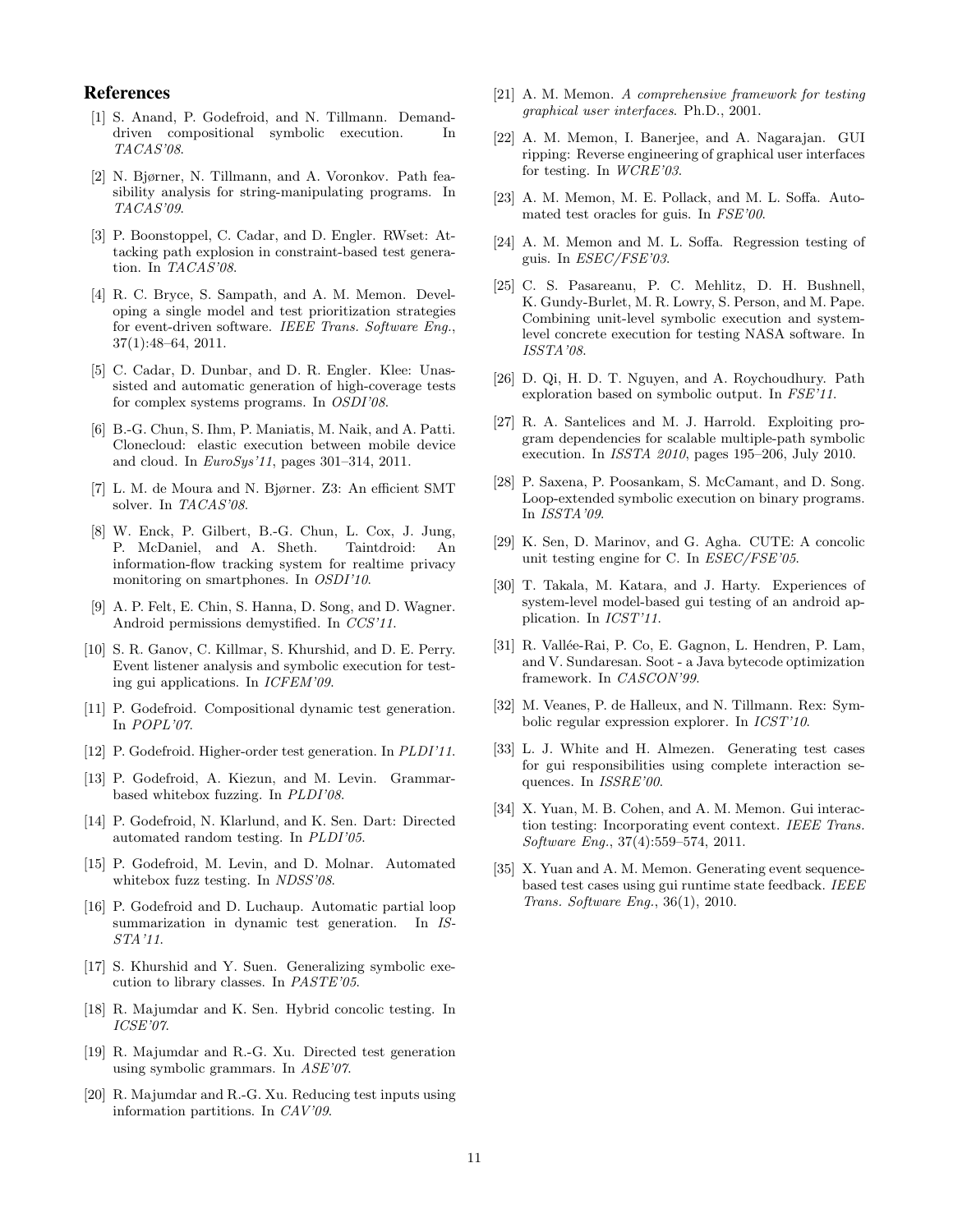# APPENDIX

This appendix consists of the four parts. In Appendix [A,](#page-11-0) we explain the rules for deriving the evaluation relations in our operational semantics. In Appendix [B,](#page-11-1) we prove the lemmas and the theorem presented in the main text of the paper. In Appendix [C,](#page-13-0) we present another implementation of pruning that uses the notion of independence. Finally, in Appendix [D,](#page-13-1) we present the rest of the graphs for the results in Study 2.

## <span id="page-11-0"></span>A. RULES FOR EVALUATION RELATIONS

Rules for the evaluation relations are given in Figure [11.](#page-12-0) Most of the rules in the figure follow from our intended reading of all the parts in the evaluation relations. For example, the first rule for the conditional statement says that if the boolean condition b evaluates to true, we extend the C component of a symbolic state with the result  $b'$  of symbolically evaluating the condition b, and follow the true branch.

The only unusual rule is the second one in [\(3\)](#page-12-1) for evaluating input event sequences. This rule describes how to thread the iterative execution of a program. One unusual aspect is that the symbolic global state and the path constraint are reset for each input event. This ensures that the path constraint of a final concolic state restricts only the current input event, not any previous ones, in the input sequence.

## <span id="page-11-1"></span>B. PROOFS OF LEMMAS AND THEOREM

In this part of the appendix, we provide proofs of Lemmas [1](#page-6-3) and [2](#page-6-4) stated in Section [4.4](#page-6-0) and Lemma [3](#page-6-8) and Theorem [4](#page-7-2) stated in Section [4.5](#page-6-1) in the main text of the paper.

## B.1 Proof of Lemma [1](#page-6-3)

LEMMA [1.](#page-6-3) For sets  $T, T'$  of feasible traces,

$$
T \sqsubseteq T' \implies \mathsf{symex}(s_{in}, \gamma_{in}, T) \sqsubseteq \mathsf{symex}(s_{in}, \gamma_{in}, T').
$$

PROOF. Pick  $\tau$  from symex $(s_{in}, \gamma_{in}, T)$ . We show show that some  $\tau'$  in symex $(s_{in}, \gamma_{in}, T')$  satisfies  $\tau \subseteq \tau'$ . By the definition of symex( $s_{in}$ ,  $\gamma_{in}$ , T), there exist a feasible trace  $\alpha$ , a path constraint  $C$ , and a set  $W$  of global variables such that

$$
\alpha \in T \ \land \ \tau = \alpha \langle C, W \rangle.
$$

By assumption that  $T \sqsubseteq T'$ , the first conjunct above implies the existence of  $\alpha' \in T'$  satisfying  $\alpha \sqsubseteq \alpha'$ .

We now claim that  $\alpha'(C, W)$  is the desired trace  $\tau'$ . To show this claim, it is sufficient to prove that  $\text{final}(\alpha\langle C, W \rangle)$ is a subset of final $(\alpha'(C, W))$ . The feasibility of  $\alpha'(C, W)$ follows from this. Pick  $\gamma_1$  from final( $\alpha\langle C, W \rangle$ ). Then, there exist  $\gamma_0 \in \text{final}(\alpha)$ , n, and  $\Gamma$  such that

<span id="page-11-3"></span>
$$
\langle s_{in}, n, \langle \gamma_0, \gamma_0, \epsilon \rangle \rangle \downarrow \langle \gamma_1, \Gamma, C \rangle \triangleright W. \tag{4}
$$

Since final( $\alpha$ )  $\subseteq$  final( $\alpha'$ ), the global state  $\gamma_0$  must be in final( $\alpha'$ ), meaning that for some  $\pi'$ ,

<span id="page-11-2"></span>
$$
\langle s_{in}, \pi', \gamma_{in} \rangle \Downarrow \gamma_0 \triangleright \alpha'. \tag{5}
$$

From [\(5\)](#page-11-2) and [\(4\)](#page-11-3) follows that

$$
\langle s_{in}, \pi' n, \gamma_{in} \rangle \Downarrow \gamma_0 \supset \alpha' \langle C, W \rangle.
$$

Hence,  $\gamma_1$  is in final( $\alpha'(C, W)$ ), as required.

## B.2 Proof of Lemma [2](#page-6-4)

LEMMA [2.](#page-6-4) For all sets  $T, T'$  of feasible traces, if  $T \sqsubseteq T'$ , we have that

$$
\bigcup \{\text{branch}((\tau_{|\tau|}).C) \mid \tau \in \text{symex}(s_{in}, \gamma_{in}, T)\}\
$$
  

$$
\subseteq \bigcup \{\text{branch}((\tau_{|\tau|}).C) \mid \tau \in \text{symex}(s_{in}, \gamma_{in}, T')\}.
$$

PROOF. We will show that for all  $\tau \in \text{symex}(s_{in}, \gamma_{in}, T)$ , there exists  $\tau' \in \text{symex}(s_{in}, \gamma_{in}, T')$  satisfying

$$
\operatorname{branch}((\tau_{|\tau|}).C) \subseteq \operatorname{branch}((\tau'_{|\tau'|}).C).
$$

Pick  $\tau$  from symex( $s_{in}$ ,  $\gamma_{in}$ , T). Then,  $\tau$  is feasible and has length at least 1. Also, there exist a feasible trace  $\alpha$ , a path constraint  $C$ , and a set of global variables  $W$  such that

$$
\tau = \alpha \langle C, W \rangle \ \land \ \alpha \in T.
$$

Since  $T \sqsubseteq T'$ , there should be  $\alpha' \in T'$  with

$$
\alpha \sqsubseteq \alpha'.
$$

Let  $\tau' = \alpha' \langle C, R, W \rangle$ . It is sufficient to prove that  $\tau'$  is feasible. Since  $\tau$  is feasible and it is  $\alpha\langle C, W \rangle$ , there exist n,  $\gamma_0$ ,  $\gamma_1$ , and  $\Gamma_1$  such that

<span id="page-11-4"></span>
$$
\gamma_0 \in \text{final}(\alpha) \ \land \ \langle s_{in}, n, \langle \gamma_0, \gamma_0, \epsilon \rangle \rangle \Downarrow \langle \gamma_1, \Gamma_1, C \rangle \triangleright W. \tag{6}
$$

Since  $\alpha \sqsubseteq \alpha'$ ,  $\gamma_0$  is also in final( $\alpha'$ ). This and the second conjunct of [\(6\)](#page-11-4) imply that  $\alpha' \langle C, W \rangle$  is feasible.

## B.3 Proof of Lemma [3](#page-6-8)

LEMMA [3.](#page-6-8) For all sets  $\Delta$  of feasible traces, rprune( $\Delta$ ) is a subset of  $\Delta$  and satisfies the condition in [\(1\)](#page-6-7).

PROOF. Let  $\Pi$  = rprune( $\Delta$ ). Because of the definition of rprune,  $\Pi$  has to be a subset of  $\Delta$ . It remains to prove that the condition in [\(1\)](#page-6-7) holds for  $\Delta$  and Π. Pick  $\tau$  in  $\Delta$ . We should find  $\tau'$  in  $\Pi \cup \mathsf{sprefix}(\Delta)$  such that  $\tau \sqsubseteq \tau''$ . If  $\tau$  is in Π, we can choose  $\tau$  itself as  $\tau''$ . The condition  $\tau \subseteq \tau''$ holds because of the reflexivity of  $\subseteq$ . If  $\tau$  is not in  $\Pi$ , we must have that  $|\tau| \geq 1$  and  $(\tau_{|\tau|})W = \emptyset$ . Let  $\alpha$  be the prefix of  $\tau$  that has length  $|\tau| - 1$ . Then,  $\alpha$  is feasible, and it belongs to sprefix( $\Delta$ ). Furthermore, final( $\tau$ )  $\subseteq$  final( $\alpha$ ), since the additional last step of  $\tau$  denotes read-only computations. Hence,  $\tau \sqsubseteq \alpha$ . From what we have just shown follows that  $\alpha$  is the desired feasible trace.  $\Box$ 

## B.4 Proof of Theorem [4](#page-7-2)

THEOREM [4.](#page-7-2) For every  $k \geq 1$ ,

$$
\begin{aligned} \text{branch}(\text{CONTEST}(s_{in}, \gamma_{in}, k)) \\ &= \text{branch}(\bigcup_{i=0}^k \text{symex}^i(s_{in}, \gamma_{in}, \{\epsilon\})). \end{aligned}
$$

PROOF. The LHS of the equation is a subset of the RHS, because

$$
\text{CONTEST}(s_{in},\gamma_{in},k) \subseteq \bigcup_{i=0}^{k} \mathsf{symex}^{i}(s_{in},\gamma_{in},\{\epsilon\})
$$

and the branch operator is monotone with respect to the subset relation. In the remainder of this proof, we show that the RHS is also a subset of the LHS.

Let F be a function on sets of traces given by  $F(T) =$ symex( $s_{in}$ ,  $\gamma_{in}$ , T). Define the operator lbranch on such trace sets by:

$$
\mathsf{Ibranch}(T) = \bigcup \{\mathsf{branch}((\tau_{|\tau|}).C) \mid \tau \in T \land |\tau| \ge 1\}.
$$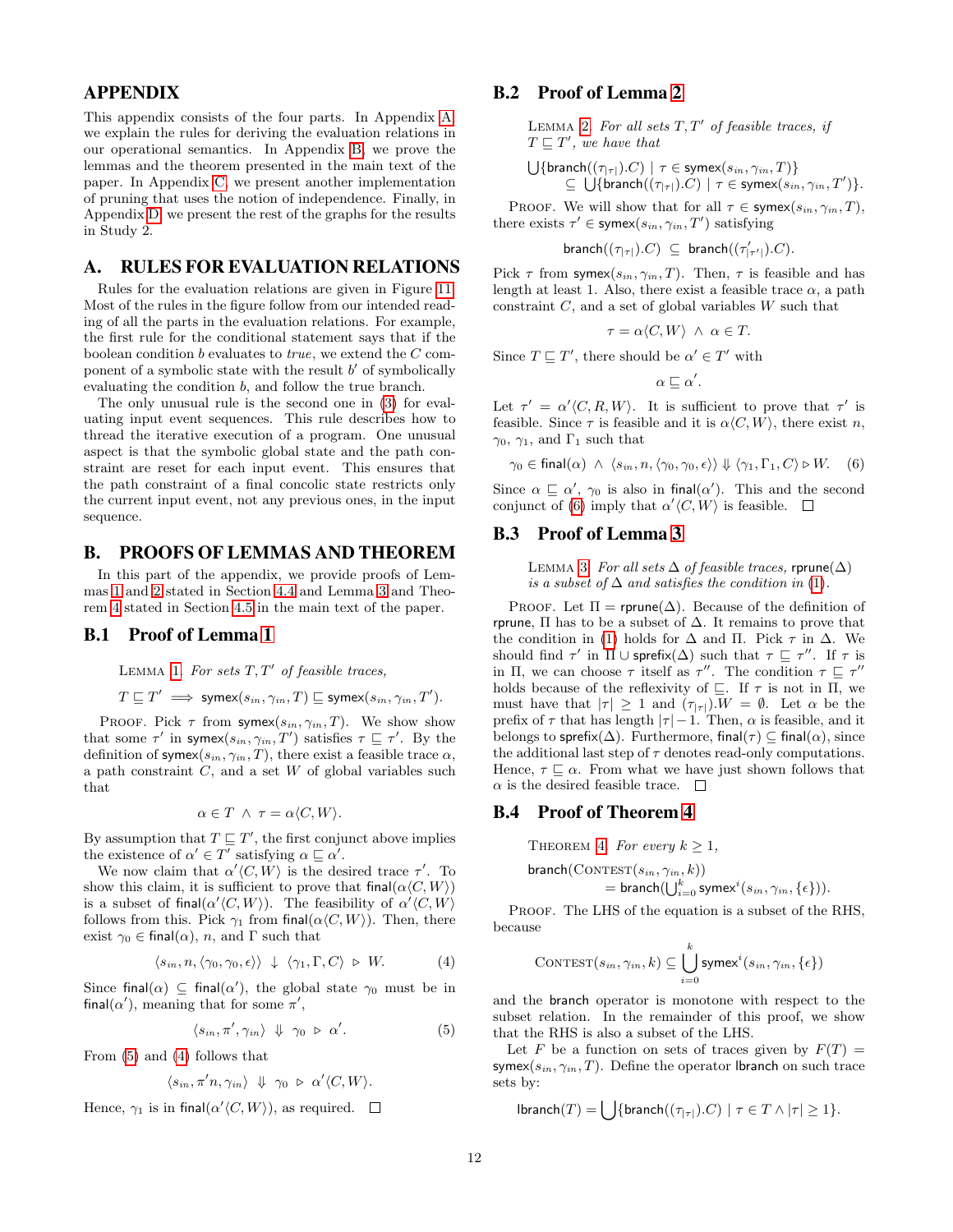#### $\langle$ skip,  $n, \omega \rangle \downarrow \omega > \emptyset$

$$
\frac{\langle g=e, n, \omega \rangle \downarrow \langle \omega, \gamma[g : n'], \omega. \Gamma[g : e'], \omega. C \rangle \triangleright \{g\} \qquad [\text{where } [\![e]\!](n, \omega) = n' \text{ and } [\![e]\!]^s(\omega) = e]}{\langle s_1, n, \omega[C : (\omega. C)b^{\prime(l, true)}] \rangle \downarrow \omega' \triangleright W} \qquad [\text{if } [\![b]\!](n, \omega) = \text{true and } [\![b]\!]^s(\omega) = b']
$$
\n
$$
\frac{\langle s_2, n, \omega[C : (\omega. C)(\neg b)^{\langle l, \text{false} \rangle}] \rangle \downarrow \omega' \triangleright W}{\langle \text{if } b^l s_1 \text{ else } s_2, n, \omega \rangle \downarrow \omega' \triangleright W} \qquad [\text{if } [\![b]\!](n, \omega) = \text{false and } [\![b]\!]^s(\omega) = b']
$$
\n
$$
\frac{\langle s_1, n, \omega \rangle \downarrow \omega' \triangleright W}{\langle s_1, s_2, n, \omega \rangle \downarrow \omega' \triangleright W} \qquad [\text{if } [\![b]\!](n, \omega) = \text{false and } [\![b]\!]^s(\omega) = b']
$$
\n
$$
\frac{\langle s_1, n, \omega \rangle \downarrow \omega' \triangleright W}{\langle s_1, s_2, n, \omega \rangle \downarrow \omega'' \triangleright W \cup W' \rangle}
$$
\n
$$
\frac{\langle s_1, n, \omega[C : (\neg c) b^{\prime(l, true)}] \rangle \downarrow \omega' \triangleright W'}}{\langle \text{while } b^l s, n, \omega \rangle \downarrow \omega'' \triangleright W' \cup W''} \qquad [\text{if } [\![b]\!](n, \omega) = \text{true and } [\![b]\!]^s(\omega) = b']
$$
\n
$$
\frac{\langle s_1, n, \omega \rangle \downarrow \omega[C : (\neg cC)(\neg b^{\prime})^{\langle l, \text{false} \rangle}] \triangleright \emptyset}{\langle s_1, s_2, \gamma \rangle \downarrow \gamma \triangleright \epsilon} \qquad [\text{if } [\![b]\!](n, \omega) = \text{false and } [\![b]\!]^s(\omega) = b']
$$
\n
$$
\frac{\langle s_1, n, \omega \rangle \downarrow \omega[C : (\
$$

#### <span id="page-12-1"></span><span id="page-12-0"></span>Figure 11: Concolic execution semantics.

Intuitively, this operator collects every branch covered by the last step of some trace in T.

We will use the following three facts that hold for all  $j$  in  $\{0, \ldots, k-1\}$ :

$$
\begin{array}{rl} \bigcup_{i=0}^j \Delta_i \;\sqsubseteq \;\bigcup_{i=0}^j \Pi_i, \\ \bigcup_{i=0}^j F^i(\{\epsilon\}) \;\sqsubseteq \;\bigcup_{i=0}^j \Pi_i, \\ \text{branch}(\bigcup_{i=0}^{j+1} F^i(\{\epsilon\})) \;=\; \text{lbranch}(\bigcup_{i=1}^{j+1} F^i(\{\epsilon\})).\end{array}
$$

Here  $\Delta_i$  and  $\Pi_i$  are the trace sets that CONTEST computes. We prove all of these facts simulaneously by induction on  $j$ . The base cases are immediate from the definitions of  $F^i$ ,  $\Delta_i$ and  $\Pi_i$ .

The inductive case of the first fact is proved as follows:

$$
\bigcup_{i=0}^{j+1} \Delta_i = (\bigcup_{i=0}^{j} \Delta_i) \cup \Delta_{j+1}
$$
  
\n
$$
\subseteq (\bigcup_{i=0}^{j} \Delta_i) \cup \text{sprefix}(\Delta_{j+1}) \cup \Pi_{j+1}
$$
  
\n
$$
\subseteq (\bigcup_{i=0}^{j} \Delta_i) \cup \Pi_{j+1}
$$
  
\n
$$
\subseteq (\bigcup_{i=0}^{j} \Pi_i) \cup \Pi_{j+1} = (\bigcup_{i=0}^{j+1} \Pi_i).
$$

The sprefix( $\Delta_{j+1}$ ) in the first line is the set of all strict prefixes of  $\Delta_{j+1}$  (i.e., sprefix $(\Delta_{j+1}) = {\tau | \exists \tau'.|\tau'| \geq 1 \land \tau \tau' \in \mathbb{R}}$  $(\bigcup_{i=0}^{j+1} \Pi_i) \sqsubseteq (\bigcup_{i=0}^{j+1} \Pi_i) \sqsubseteq (\bigcup_{i=0}^{j+1} \Delta_i)$ , because  $T \subseteq T'$  implies  $T \subseteq T'$  and the subsumption  $\subseteq$ is reflexive and transitive. Also, the derivation uses only true steps, as it should. The second step holds because  $prune(\Delta_{j+1}) = \Pi_{j+1}$ , the result of the prune operation satisfies the subsumption relationship in [\(1\)](#page-6-7) (Section [4.4\)](#page-6-0), and the union operator is monotone with respect to  $\subseteq$ . The third

step holds because sprefix $(\Delta_{j+1}) \subseteq \bigcup_{i=0}^{j} \Delta_i$ . The fourth step follows from the induction hypothesis.

For the inductive case of the second fact, we notice that

$$
F^{j+1}(\{\epsilon\}) \subseteq F(\bigcup_{i=0}^{j} F^{i}(\{\epsilon\})) \subseteq F(\bigcup_{i=0}^{j} \Pi_{i})
$$
  
= 
$$
\bigcup_{i=0}^{j} F(\Pi_{i}) = \bigcup_{i=1}^{j+1} \Delta_{i}
$$
  

$$
\subseteq \bigcup_{i=0}^{j+1} \Delta_{i} \subseteq \bigcup_{i=0}^{j+1} \Pi_{i}
$$

The first step uses the monotonicity of  $F$  with respect to the subset relation, and the second uses the induction hypothesis and the fact that  $F$  preserves subsumption (Lemma [1\)](#page-6-3). The third holds because  $F$  preserves union. The fourth step follows the definition of  $\Delta_i$ , and the last step from the inductive step of the first fact, which we have already proved. Since the relation  $\sqsubseteq$  includes the subset relation and is reflexive and transitive, the above derivation shows that  $F^{j+1}(\{\epsilon\}) \sqsubseteq \bigcup_{i=0}^{j+1} \Pi_i$ . Combining this and the induction hypothesis, we get the desired

$$
\bigcup_{i=0}^{j+1} F^i(\{\epsilon\}) = F^{j+1}(\{\epsilon\}) \cup \bigcup_{i=0}^{j} F^i(\{\epsilon\}) \sqsubseteq \bigcup_{i=0}^{j+1} \Pi_i.
$$

Here we use the fact that the union operator is monotone with respect to  $\sqsubseteq.$ 

For the inductive case of the third fact, we observe that branch $(F^{j+2}(\{\epsilon\}))$  is a subset of

$$
{\sf branch}(F^{j+1}(\{\epsilon\})) \cup {\sf Ibranch}(F^{j+2}(\{\epsilon\})).
$$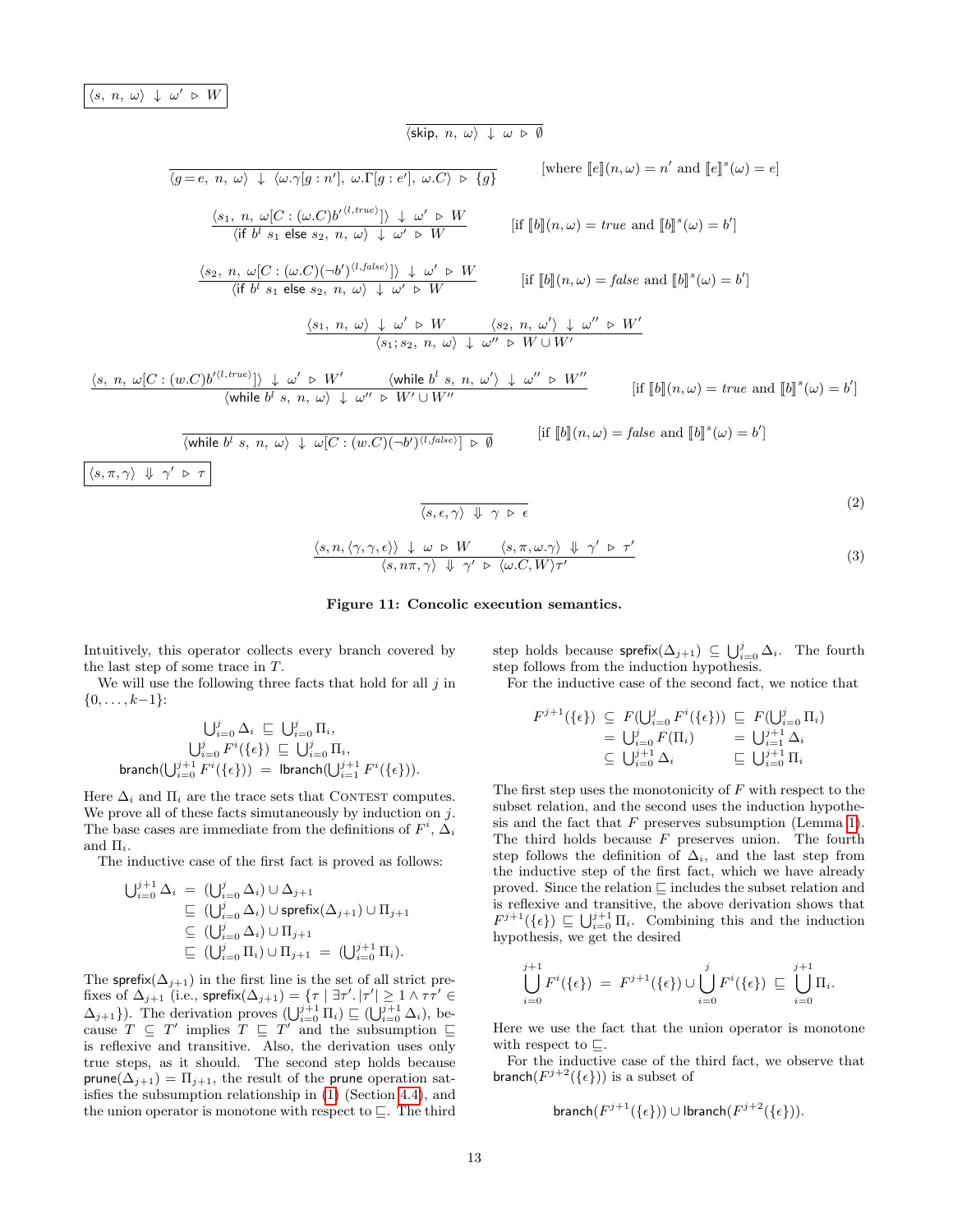This superset itself is included in

$$
\mathsf{Ibranch}(\bigcup_{i=1}^{j+1}F^i(\{\epsilon\}))\cup\mathsf{Ibranch}(F^{j+2}(\{\epsilon\}))
$$

because of the induction hypothesis. Using this observation and the induction hypothesis again, we complete the proof of this inductive case as follows:

$$
\begin{array}{ll}\text{branch}(\bigcup_{i=0}^{j+2}F^i(\{\epsilon\}))\\&=&\text{branch}(\bigcup_{i=0}^{j+1}F^i(\{\epsilon\}))\cup\text{branch}(F^{j+2}(\{\epsilon\}))\\ &\subseteq&\text{lbranch}(\bigcup_{i=1}^{j+1}F^i(\{\epsilon\}))\cup\text{lbranch}(F^{j+2}(\{\epsilon\}))\\ &=&\text{lbranch}(\bigcup_{i=1}^{j+2}F^i(\{\epsilon\})).\end{array}
$$

The two equalities here use the fact that lbranch preserves the union operator.

Using the three facts just shown, we can complete the proof of this theorem as follows:

$$
\begin{array}{rcl} \mathsf{branch}(\bigcup_{i=0}^k F^i(\{\epsilon\})) & = & \mathsf{Ibranch}(\bigcup_{i=1}^k F^i(\{\epsilon\})) \\ & = & (\mathsf{Ibranch} \circ F)(\bigcup_{i=0}^{k-1} F^i(\{\epsilon\})) \\ & \subseteq & (\mathsf{Ibranch} \circ F)(\bigcup_{i=0}^{k-1} \Pi_i) \\ & = & \mathsf{Ibranch}(\bigcup_{i=0}^{k-1} F(\Pi_i)) \\ & = & \mathsf{Ibranch}(\bigcup_{i=1}^k \Delta_i) \\ & \subseteq & \mathsf{Ibranch}(\mathsf{CONTEST}(s_{in}, \gamma_{in}, k)). \end{array}
$$

The first step is by the third fact, and the second and fourth steps hold because  $F$  preserves the union operator. The third step follows from the second fact and Lemma [2.](#page-6-4) The last two steps are just the unrolling of the definitions of  $\Delta_i$ and the result of  $CONFEST(s_{in}, \gamma_{in}, k)$ .  $\Box$ 

# <span id="page-13-0"></span>C. INDEPENDENCE-BASED PRUNING

Algorithm [3](#page-13-2) gives another implementation of prunning, called iprune, which exploits a form of independence. This implementation assumes that the evaluation relations track a set of read global variables, in addition to written ones. This means that the forms of evaluation relations are changed to

$$
\langle s, n, \omega \rangle \downarrow \omega' \supset W, R \qquad \langle s, \pi, \gamma \rangle \Downarrow \gamma' \supset \tau,
$$

where R is a set of read variables and  $\tau$  is now a sequence of triples  $C, W, R$ . Also, the rules for these relations are changed appropriately. Lemmas [1](#page-6-3) and [2](#page-6-4) in Section [4.4](#page-6-0) and Theorem [4](#page-7-2) in Section [4.6](#page-7-0) remain valid even with these changes.

The iprune operator detects two traces  $\tau$ ,  $\tau'$  in  $\Delta$  such that  $\tau$  can be obtained by swapping independent consecutive parts in  $\tau'$ . In Figure [3,](#page-13-2)  $\alpha\beta\beta'$  corresponds to  $\tau'$ , and  $\beta$ and  $\beta'$  represent consecutive independent parts. Although the iprune operator is not implemented in our system, it illustrates the generality of using our subsumption condition. The following lemma shows that iprune satisfies the condition.

Lemma 5. The result of iprune is a subset of its input trace set, and it always satisfis the subsumption relationship in  $(1)$  (Section [4.5\)](#page-6-1).

PROOF. Consider a set  $\Delta$  of feasible traces, and let  $\Pi =$ iprune( $\Delta$ ). From the definition of iprune, it is immediate that  $\Pi$  is a subset of  $\Delta$ . To prove that  $\Pi$  also satisfies the condition in [\(1\)](#page-6-7), pick  $\tau$  from  $\Delta$ . We will have to find  $\tau'$  in Π such that  $\tau \subseteq \tau'$ . If  $\tau$  is aleady in Π, we can just use  $\tau$ 

## <span id="page-13-2"></span>Algorithm 3 The iprune operation **INPUTS:** Set  $\Delta$  of traces. OUTPUTS: Set Π of traces.  $\Pi = \emptyset$ for every  $\tau \in \Delta$  do **if** there is some trace  $(\alpha \beta \beta') \in \Pi$  such that (1)  $\tau = \alpha \beta' \beta$  and (2)  $\beta_i \cdot R \cap \beta'_j \cdot W = \beta_i \cdot W \cap \beta'_j \cdot R = \beta_i \cdot W \cap \beta'_j \cdot W = \emptyset$ for all  $i$  and  $j$ then skip else  $\Pi = \Pi \cup \{\tau\}$ end if end for return Π

for  $\tau'$ . Suppoes that  $\tau$  is not in  $\Pi$ . Then, by the definition of our algorithm, there must be a feasible trace  $(\alpha \beta \beta')$  in  $\Pi$ such that (1)  $\tau = \alpha \beta' \beta$  and (2) for all i and j,

$$
(\beta_i).R \cap (\beta'_j).W = (\beta_i).W \cap (\beta'_j).R = (\beta_i).W \cap (\beta'_j).W = \emptyset.
$$

Since  $\Pi$  is a subset of  $\Delta$  throughout the execution of iprune, we know that  $\alpha\beta\beta'$  is a feasible trace. Furthermore, the two properties of this trace above imply that

$$
final(\tau) = final(\alpha \beta \beta'),
$$

so  $\tau \sqsubseteq (\alpha \beta \beta')$ . From what we have just proven so far follows that  $\alpha\beta\beta'$  is the trace  $\tau'$  that we are looking for.

# <span id="page-13-1"></span>D. RESULTS OF STUDY 2

In Study 2 (Section [5.4\)](#page-8-1), we presented the results for one of the subject apps. In this part of the Appendix, we present the results for the rest of the subject apps.

The graphs in Figure [12](#page-14-0) provide these results. As the graphs show, the results are similar to those discussed in Section [5.4,](#page-8-1) and show the same reduction in feasible paths explored and constraints checked of CONTEST over CLASSIC.